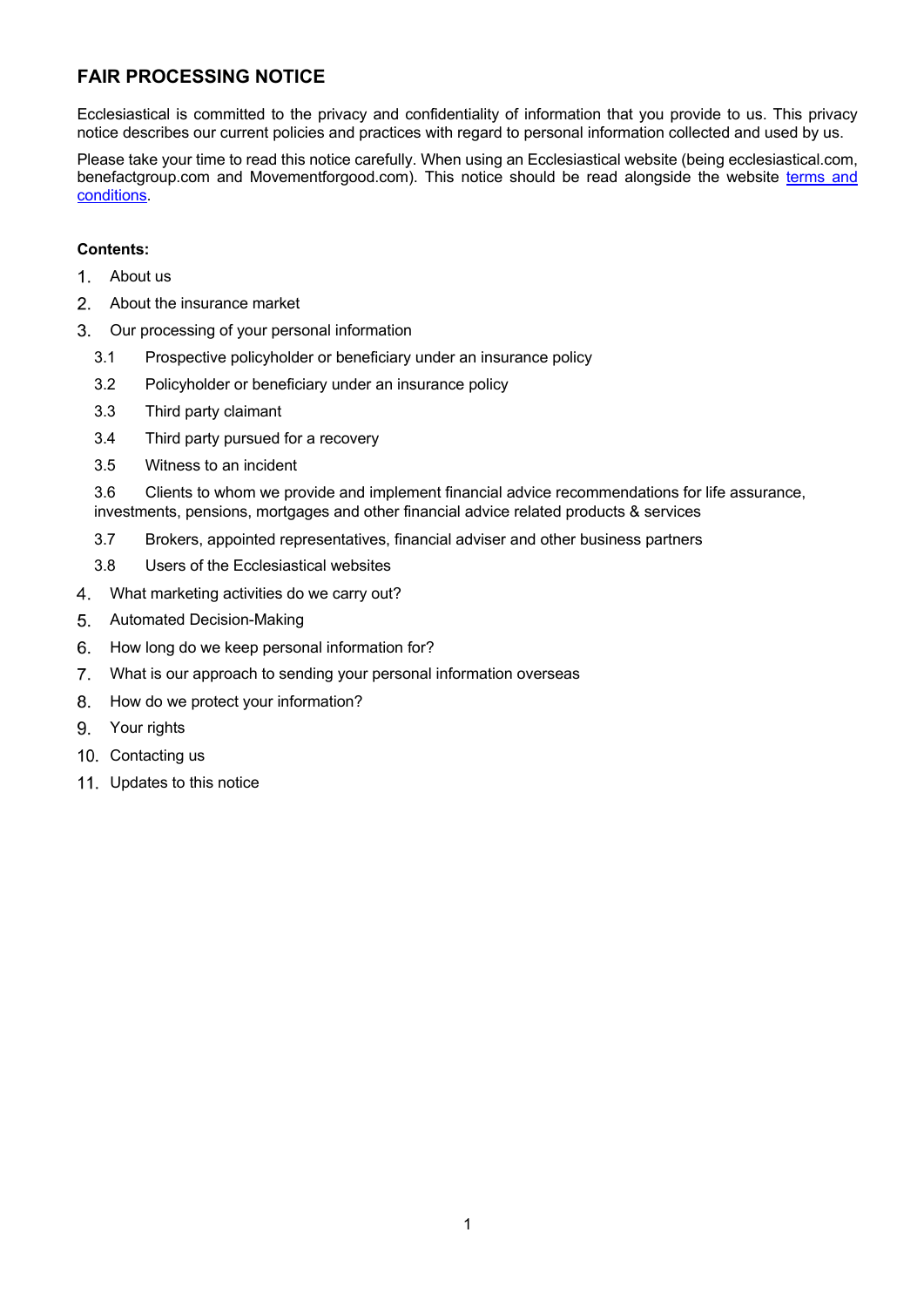# **About us**

Ecclesiastical Insurance Office Plc ("EIO") Reg. No. 24869, is a specialist insurer of faith, heritage, fine art, charity, education and household risks. EIO offers its products to churches, charities, companies and individuals and their families. EIO is authorised by the Prudential Regulation Authority and regulated by the Financial Conduct Authority and the Prudential Regulation Authority. Firm Reference Number 113848.

Ecclesiastical Financial Advisory Services Limited (EFAS) Reg. No. 2046087, is an Independent Financial Advisor who provides and implements financial advice recommendations for life assurance, investments, pensions, mortgages and other financial advice related services. EFAS is authorised and regulated by the Financial Conduct Authority. Firm Reference Number 126123.

The Benefact Group (formerly the Ecclesiastical Group) is made up of different legal entities, details of which can be found here. This privacy policy is issued on behalf of EIO and EFAS so when we mention "Ecclesiastical", "we", "us" or "our" in this privacy policy, we are referring to the relevant company in the Benefact Group responsible for the processing of your data. We will let you know which entity will be the controller for your data when you purchase a product or service with us. EIO is the controller and responsible for this website.

Providing insurance services means that we need to collect and process data so that we can provide you with a quote, insurance and where relevant, handle any claims or complaints that might arise. Similarly, providing financial advice services means that we need to collect and process data to provide financial recommendations that suit your circumstances, provide you with an on-going advice service and handle any complaints that may arise. This makes us a "data controller".

If you are unsure about who the data controller of your personal information is, you can also contact us at any time by e-mailing us at compliance@ecclesiastical.com or by writing to the Data Protection Officer, Ecclesiastical Insurance Office plc, Benefact House, 2000 Pioneer Avenue, Gloucester Business Park, Brockworth, Gloucester, GL3 4AW

# **About the insurance market**

Insurance involves the use and disclosure of your personal data by various insurance market participants such as intermediaries, insurers and reinsurers. Th[e London Insurance Market Core Uses Information Notice](https://lmg.london/wp-content/uploads/2019/07/LMA-Insurance-Market-Information-Uses-Notice-post-enactment-31-05-2018.pdf) sets out those core necessary personal data uses and disclosures. Our core uses and disclosures are consistent with the London Market Core Uses Information Notice. We recommend you review this notice.

# **Our processing of your personal information**

Depending on our relationship with you (for example if you are a policyholder, individual named on a policy, investor, claimant, witness, a third party pursued for a recovery, broker or third party) and the nature of services we are providing you with (insurance or financial advice), we will collect different types of personal information about you and use it for different purposes.

From time to time we may ask you to provide or we may receive your "sensitive personal information" otherwise known in data protection laws as "special categories of personal information" (which is information relating to your health, criminal convictions, sex life, sexual orientation, racial or ethnic origin, political opinions, religious or philosophical beliefs, and trade union membership). For example if you apply for travel insurance we may need information about your pre-existing health conditions or, if you are a named individual under a church insurance policy such as a Bishop, the religious denomination of the church may automatically reveal your religious beliefs. In these circumstances we would use your sensitive personal information to provide a quote and the insurance policy and to process any claims you make. We may also need details of any unspent criminal convictions you have for fraud prevention purposes. If you are a third party against whom we are seeking a recovery as part of our right to subrogation, we may have details of your criminal convictions where it relates to a claim under an Ecclesiastical insurance policy.

Where you provide personal information to us about other individuals (for example members of your church, or your household where we are providing financial advice) we will also be data controller of and responsible for their personal information. You should refer them to this notice.

We have structured this notice so that you only have to click on the section below that is relevant to you and reflects your relationship with us.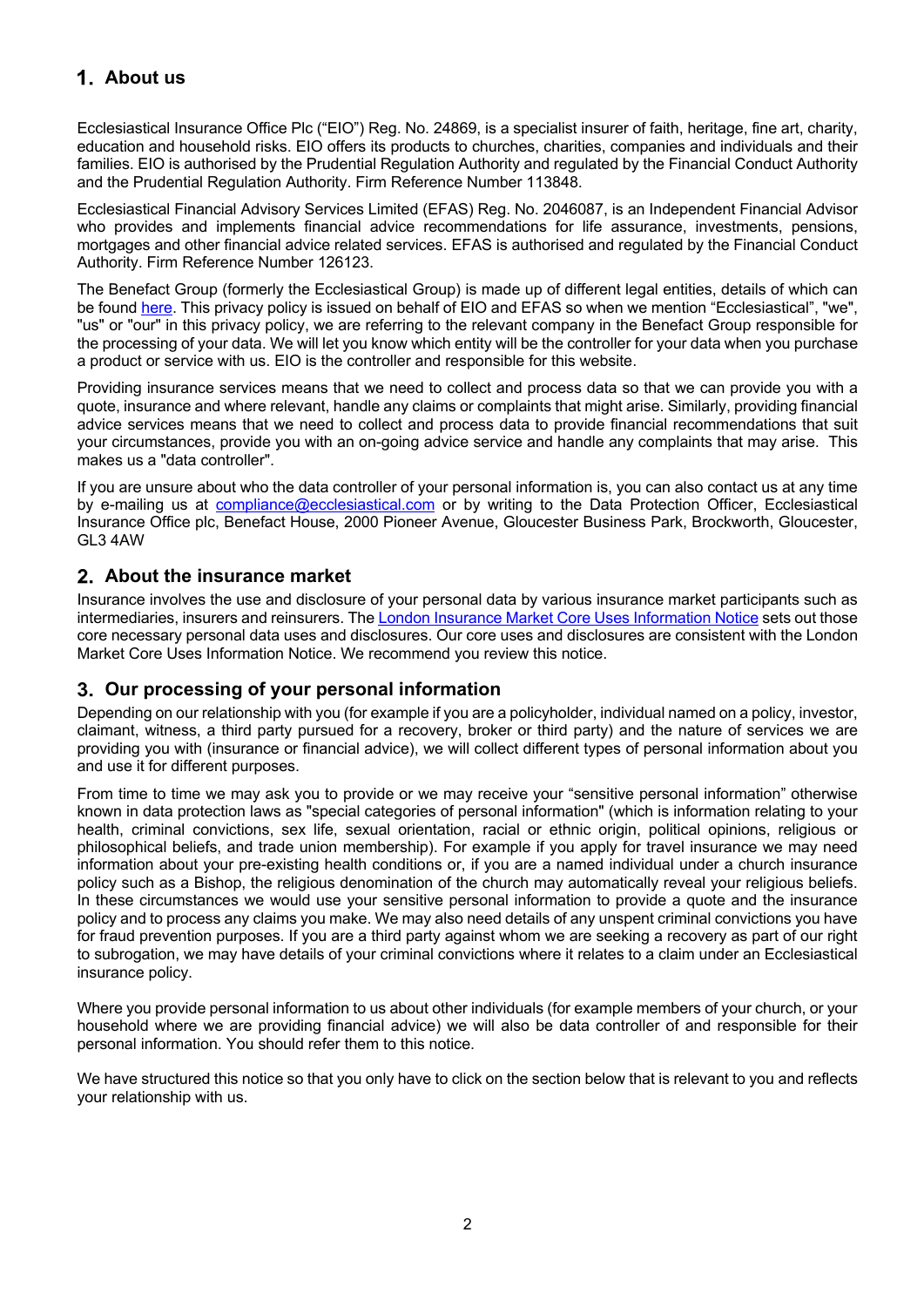# **3.1 Prospective policyholder or beneficiary under an insurance policy**

If you apply for an insurance policy with us (for example home insurance policy), or someone applies for a policy which will cover you or list you as a named beneficiary (for example a clergy member under a church legal expenses insurance policy) this section will be applicable to you and will provide key information about how we use your personal information.

## *3.1.1 What personal information will we collect?*

- Your name and title, address, telephone numbers and email addresses, date of birth and gender.
- Where you are not the person applying for insurance, your relationship or connection to the prospective policyholder.
- Identity information if necessary, including marriage certificate, change of name documentation, national insurance number and executorship details, and documents such as passport and driving licence.
- Employment status and related information such as job title, employment history and education.
- Information which is related to your insurance application including:
	- details about previous insurance policies you have held and any previous claims you have made;
	- o details about your family such as dependants or spouses; and
	- $\circ$  policy specific information. For example if you are applying for home insurance we will need information about your property and possessions or where you are applying for an art and private client policy, we will need information about your art collection.
- Financial information including:
	- o your bank account and payment details;
	- o details about your income; and
	- $\circ$  information obtained from checking sanctions lists and credit checks such as bankruptcy orders, individual voluntary arrangements, office disqualifications or county court judgments.
- Information which is available publically such as via internet search engines.

## *3.1.2 What sensitive personal information will we collect?*

- Information about your physical and mental health if relevant to your insurance application (for example where you apply for a travel policy you may need to disclose pre-existing medical conditions).
- Information about any criminal offences you have been convicted for and any related information including about any offences or alleged offences you have committed or any court sentences which you are subject to.
- We may also collect information because it is relevant to your application, which reveals or is likely to reveal your race or ethnicity, religious or philosophical beliefs; political opinions; trade union membership; or data concerning your sex life or sexual orientation. For example, where you disclose that you are a clergy member at an Anglican Church, this will automatically reveal your religious beliefs.

## *3.1.3 How will we collect your personal information?*

Directly from you:

- when you apply for a policy;
- when we provide you with a quotation; and
- during any communications we have, such as by telephone or email or when you make a general enquiry.

We will also collect your personal information from:

- The prospective policyholder where you are a beneficiary.
- Third parties who we rely on to administer insurance such as brokers, insurers and our own business partners.
- Third parties who provide sanctions checking services.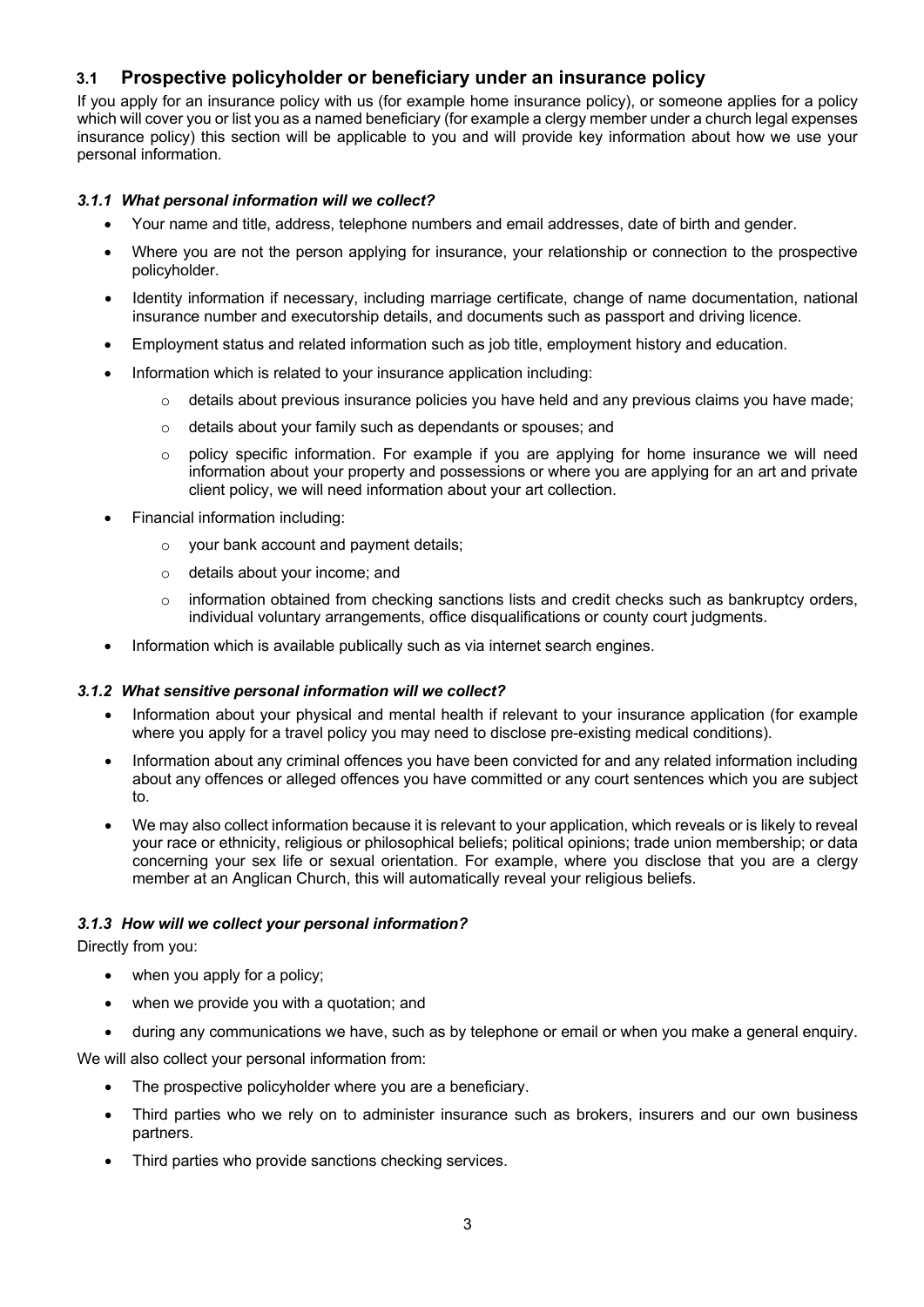- Financial crime and fraud detection agencies and other third parties who operate and maintain fraud detection registers and third parties we use to carry out credit checks.
- Other companies in the Benefact Group.
- Public sources such as court judgments, insolvency registers, internet search engines, and directories of Anglican ministers.

## *3.1.4 What will we use your personal information for?*

We use your information in a number of different ways, depending on your particular circumstances. For every use, we must be able to demonstrate that there is a "legal ground" to do so. When using your "personal information", we will rely on the "legal grounds" set out below:

- **We need to use your personal information to enter into or perform the insurance contract that you have applied for.** We will rely on this legal ground for all activities that are connected to your application and without using your personal information we would be unable to do, such as assessing your application against our own risk appetite and providing you with a quote.
- **We have a legal or regulatory obligation to use your personal information**. We have a legal obligation to carry out anti-money laundering checks. Our regulators require us to maintain records of all dealings with you and to comply with our regulatory reporting requirements we may need to send your personal information to our regulators.
- **We have a business need to use your personal information**. Such needs will include keeping business and accounting records, maintaining management information, statistical analysis, developing and testing our systems, analysing our business and improving the services we offer, carrying out strategic reviews of our business models and will cover all activities which are needed to carry out everyday business activities. When relying on this legal ground, we are under a duty to assess your rights and to ensure that we do not use your information unless we can demonstrate a legitimate business need.

When we use your "sensitive personal information" (such as information about your health, religion or criminal offences), we need to have an additional "legal ground". When using your "sensitive personal information", we will rely on the "legal grounds" set out below:

- **We have an insurance purpose to use your sensitive personal information and there is a substantial public interest** such as assessing your insurance application, arranging or administering a policy and preventing and detecting fraud.
- **You have clearly made your sensitive personal information public.** For example where you are a Bishop of an Anglican Church and you have made your religious beliefs common knowledge.
- **We need to use your sensitive personal information to establish, exercise or defend legal rights.** This will be applicable where we are involved in legal proceedings, either against us or where we want to instigate them ourselves.
- **You have given your consent.**

## *3.1.5 What are the legal grounds on which we will use your personal information?*

| What is the purpose for using<br>your personal information      | Legal grounds for using your<br>personal information                                                                                                                                                       | Legal grounds for using your<br>sensitive personal information                                                                                                                                          |
|-----------------------------------------------------------------|------------------------------------------------------------------------------------------------------------------------------------------------------------------------------------------------------------|---------------------------------------------------------------------------------------------------------------------------------------------------------------------------------------------------------|
| To<br>assess<br>insurance<br>vour<br>application                | It is necessary to enter into<br>$\bullet$<br>or perform your insurance<br>contract<br>We have a business need<br>$\bullet$<br>(to assess all insurance<br>applications against our<br>own risk appetite.) | for<br>the<br>It is<br>necessary<br>$\bullet$<br>insurance<br>οf<br>purpose<br>administering an insurance<br>policy.<br>this<br>You<br>have<br>made<br>$\bullet$<br>public<br>information<br>knowledge. |
| To carry out medical screening for<br>travel insurance policies | It is necessary to enter into<br>$\bullet$<br>or perform your insurance<br>contract<br>We have a business need<br>$\bullet$<br>medical<br>(to<br>out<br>carry                                              | the<br>It is<br>necessary<br>tor<br>٠<br>οf<br>insurance<br>purpose<br>administering an insurance<br>policy.                                                                                            |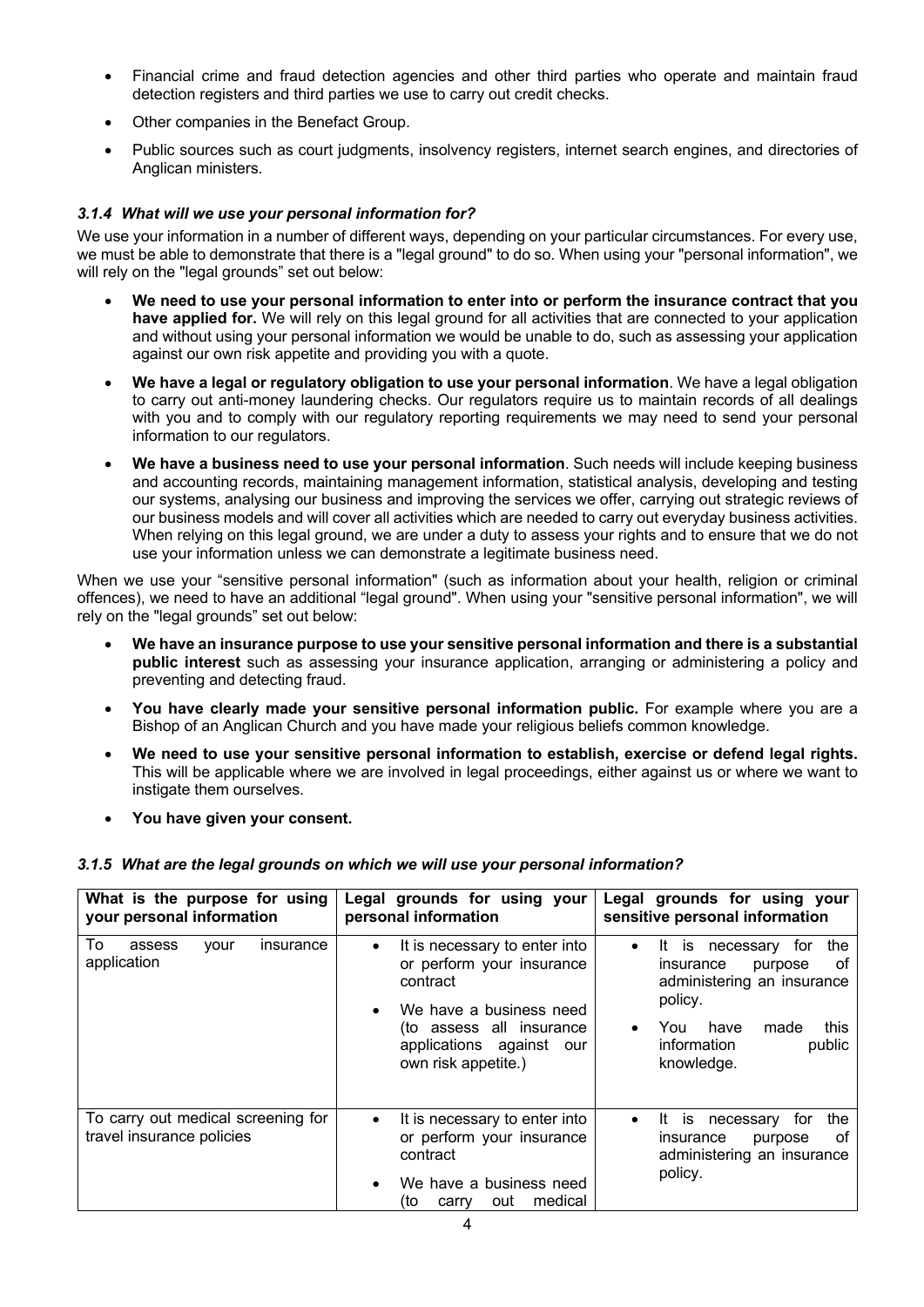|                                                                                                                                                                                                                     | screening to ensure that we<br>provide<br>appropriate<br>insurance cover)                                                                                                                          |                                                                                                                                                                                                   |
|---------------------------------------------------------------------------------------------------------------------------------------------------------------------------------------------------------------------|----------------------------------------------------------------------------------------------------------------------------------------------------------------------------------------------------|---------------------------------------------------------------------------------------------------------------------------------------------------------------------------------------------------|
| To carry out fraud, credit and anti-<br>money laundering checks on you                                                                                                                                              | It is necessary to enter into<br>$\bullet$<br>or perform your insurance<br>contract.<br>We have a legal obligation.<br>We have a business need<br>(to prevent fraud and other<br>financial crime). | It is in the substantial public<br>$\bullet$<br>interest to prevent or detect<br>unlawful acts (where we<br>suspect fraud).<br>We need<br>to<br>establish.<br>exercise or defend legal<br>rights. |
| To comply with<br>our<br>legal<br>or<br>regulatory obligations.                                                                                                                                                     | We have a legal obligation.<br>$\bullet$                                                                                                                                                           | establish,<br>We .<br>need<br>to<br>$\bullet$<br>exercise or defend legal<br>rights.                                                                                                              |
| To generally communicate with you<br>and handle any queries about your<br>application.                                                                                                                              | It is necessary to enter into<br>$\bullet$<br>or perform your insurance<br>contract.<br>We have a business need<br>(to<br>respond<br>to<br>all<br>communications).                                 | We<br>establish,<br>need<br>$\bullet$<br>to<br>exercise or defend legal<br>rights.<br>You<br>have<br>made<br>this<br>information<br>public<br>knowledge.                                          |
| For business purposes such as<br>systems development, migration of<br>systems<br>and<br>live<br>testing,<br>diagnosing any problems with our<br>servers and website.                                                | We have a business need<br>$\bullet$<br>efficient<br>(to<br>run<br>an<br>business)                                                                                                                 | It is necessary for the<br>$\bullet$<br>insurance<br>purpose<br>of<br>administering an insurance<br>policy.                                                                                       |
| For business purposes such as<br>maintaining<br>management<br>information, internal audits, and<br>carrying out statistical and strategic<br>analysis.                                                              | We have a business need<br>$\bullet$<br>(to run an efficient business<br>and improve our business)                                                                                                 | It is<br>for<br>the<br>necessary<br>$\bullet$<br>insurance<br>purpose<br>of<br>administering an insurance<br>policy.                                                                              |
| provide<br>improved<br>quality,<br>To<br>training and security (for example,<br>through recorded or monitored<br>phone calls to our contact numbers,<br>customer<br>carrying<br>out<br>or<br>satisfaction surveys). | We have a business need<br>$\bullet$<br>(to develop and improve<br>the services we offer).                                                                                                         | It is necessary for<br>the<br>$\bullet$<br>insurance<br>of<br>purpose<br>administering an insurance<br>policy.                                                                                    |

## *3.1.6 Who will we share your personal information with?*

We do not share or distribute your personal information other than to the following third parties and only under the limited circumstances we have set out above:

- The policyholder where you are a beneficiary.
- Third parties who we rely on to administer your application such as brokers, insurers and our own business partners.
- Medical screening service providers in relation to travel insurance.
- Third parties who provide sanctions checking services.
- Insurance industry bodies.
- Financial crime and fraud detection agencies and other third parties who operate and maintain fraud detection registers (including the Claims Underwriting Exchange "**CUE**" and the Insurance Fraud Register **"IFR"** managed by the Insurance Fraud Bureau) and third parties we use to carry out credit checks.
- Other companies in the Benefact Group.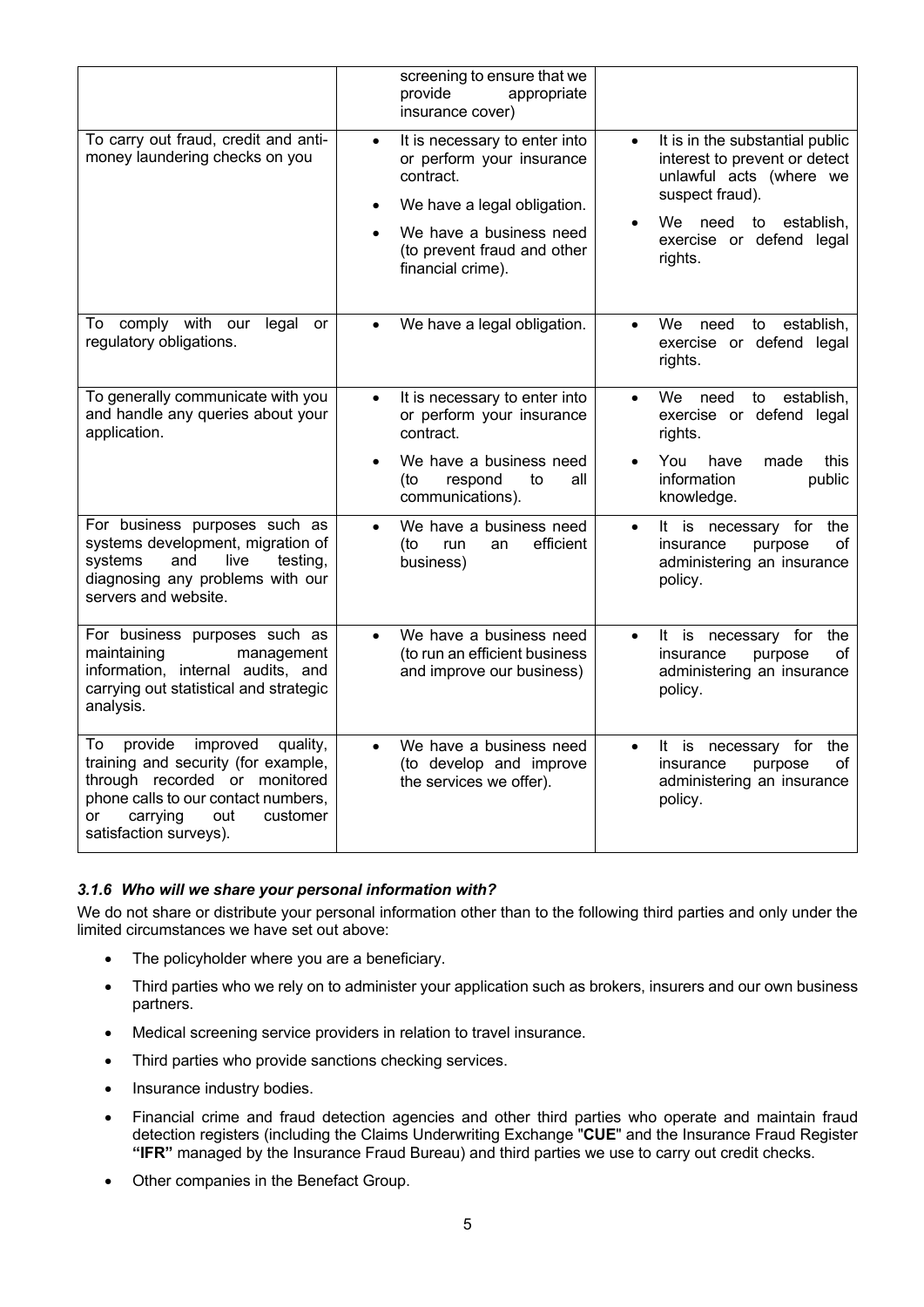- Service providers we have contracted with including our subcontractors and agents, auditors, our solicitors, actuaries, IT providers and database providers, marketing mailing providers and business suppliers.
- Any third parties in the event of a sale, merger, reorganisation, transfer or dissolution of our business.
- The Financial Conduct Authority and the Prudential Regulation Authority who are our regulators.
- Law enforcement agencies such as the police, HMRC and taxation authorities.
- Our own insurers and companies who we have appointed to assist with arranging our insurance.

# **3.2 Policyholder or beneficiary under an insurance policy**

If you have an insurance policy with us (for example home insurance policy), if the policy covers you or if you are a named individual under an insurance policy with us (for example a clergy member under a church legal expenses insurance policy) this section will be applicable to you and will provide key information about how we use your personal information.

# *3.2.1 What personal information will we collect?*

- Your name and title, address, telephone numbers and email addresses, date of birth and gender.
- Where you are not the policyholder, your relationship or connection to the policyholder.
- Identity information if necessary, including marriage certificate, change of name documentation, national insurance number and executorship details, and documents such as passport and driving licence.
- Employment status and related information such as job title, employment history and education.
- Information which is related to your insurance policy including:
	- $\circ$  details about previous insurance policies you have held and any previous claims you have made;
	- o details about your family such as dependants or spouses; and
	- $\circ$  policy specific information. For example if you have home insurance we will need information about your property and possessions or where you hold an art and private client policy, we will need information about your art collection.
- Financial information including:
	- o your bank account and payment details;
	- o details about your income; and
	- $\circ$  information obtained from checking sanctions lists and credit checks such as bankruptcy orders, individual voluntary arrangements, office disqualifications or county court judgments.
- Information which is relevant to any claims you make under your policy. This could include photographic evidence you provide us with, for example if you make a claim under your travel policy, we will need information about the country you visited.
- Information which is available publically such as internet search engines and social media where we need to investigate fraudulent claims.
- Security questions and answers to access the Ecclesiastical portal where policy documents can be viewed.

## *3.2.2 What sensitive personal information will we collect?*

- Information about your physical and mental health if relevant to your insurance policy or any claims you make (for example on sickness or accident policies or where you take out a travel policy and make a claim for medical assistance we will need information about the medical conditions suffered. This information may be provided to us in the form of GP reports or medical data such as blood tests).
- Information about any criminal offences you have been convicted for and any related information including about any offences or alleged offences you have committed or any court sentences which you are subject to.
- We may also collect information because it is relevant to your policy or claim, which reveals or is likely to reveal your race or ethnicity, religious or philosophical beliefs; political opinions; trade union membership; or data concerning your sex life or sexual orientation. For example, where we process information about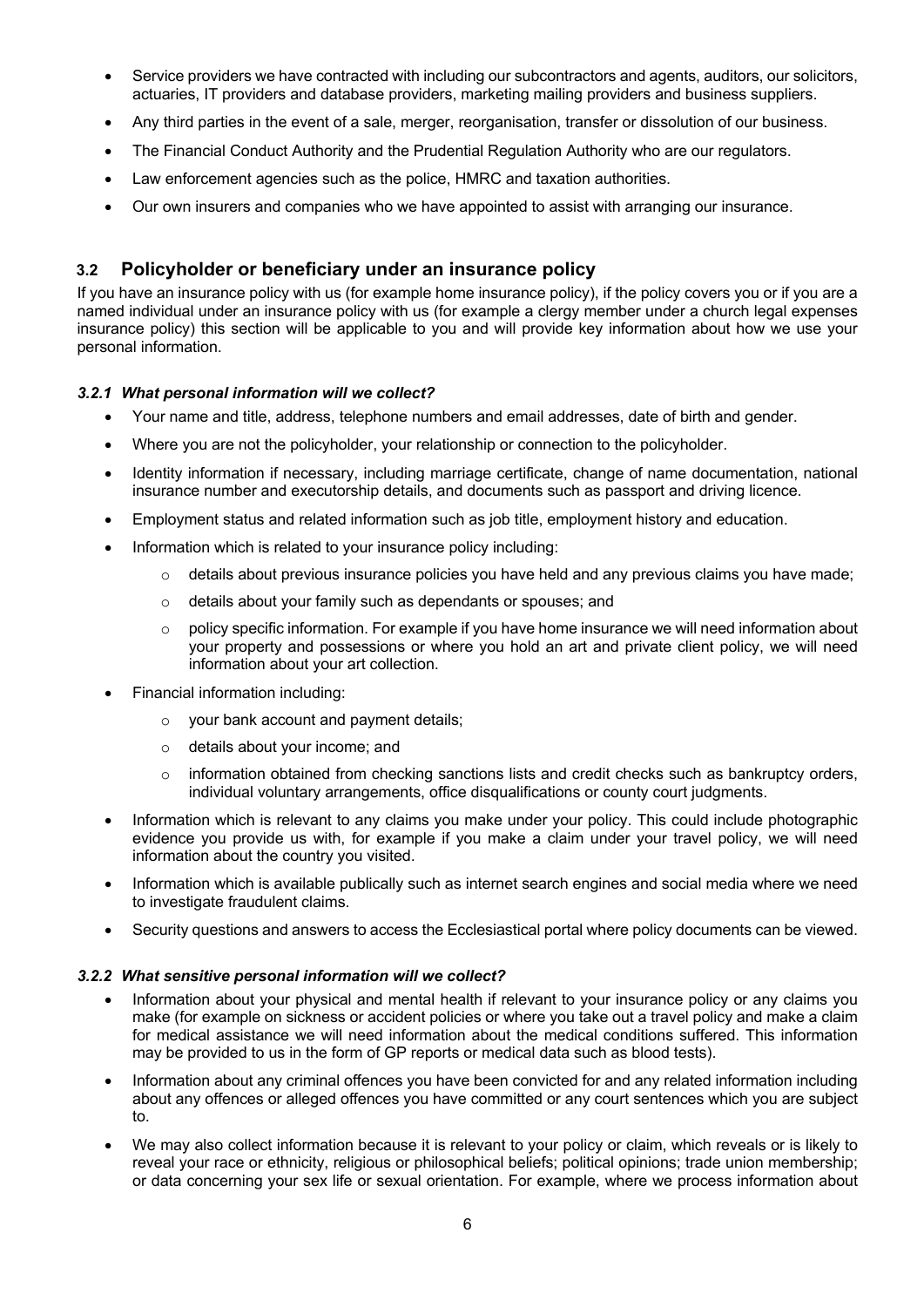you because you are a clergy member at an Anglican Church, this will automatically reveal your religious beliefs.

## *3.2.3 How will we collect your personal information?*

When you are the policyholder, directly from you:

- when we provide you with a quote;
- when you apply for or renew a policy;
- when you make a claim on your policy; and
- during any communications we have, such as by telephone or email or when you make a complaint or general enquiry.

We will also collect your personal information from:

- The policyholder where you are a beneficiary.
- A third party who has power of attorney over you.
- Third parties who we rely on to administer insurance and handle claims such as brokers, insurers, third party claimants, defendants, witnesses and our own business partners.
- Third parties we (or you) appoint to assist with an insurance policy or claim such as claims handlers, medical experts and medical screening service providers, investigators and loss adjusters.
- Third parties who provide sanctions checking services.
- Insurance industry bodies.
- Financial crime and fraud detection agencies and other third parties who operate and maintain fraud detection registers and third parties we use to carry out credit checks.
- Other companies in the Benefact Group.
- Public sources such as court judgments, insolvency registers, internet search engines, social media where we need to investigate fraudulent claims and directories of Anglican ministers.
- The Financial Conduct Authority and the Prudential Regulation Authority who are our regulators.

## *3.2.4 What will we use your personal information for?*

We use your information in a number of different ways, depending on your particular circumstances. For every use, we must be able to demonstrate that there is a "legal ground" to do so. When using your "personal information", we will rely on the "legal grounds" set out below:

- **We need to use your personal information to enter into or perform the insurance contract that you have taken out with us.** We will rely on this legal ground for all activities that are connected to your insurance contract and without using your personal information we would be unable to do, such as providing you with a quote, providing insurance cover, handling claims and responding to complaints.
- **We have a legal or regulatory obligation to use your personal information**. We have a legal obligation to carry out anti-money laundering checks. Our regulators require us to maintain records of all dealings with you and to comply with our regulatory reporting requirements we may need to send your personal information to our regulators.
- **We have a business need to use your personal information**. Such needs will include keeping business and accounting records, maintaining management information, statistical analysis, developing and testing our systems, analysing our business and improving the services we offer, carrying out strategic reviews of our business models and will cover all activities which are needed to carry out everyday business activities. When relying on this legal ground, we are under a duty to assess your rights and to ensure that we do not use your information unless we can demonstrate a legitimate business need.

When we use your "sensitive personal information" (such as information about your health, religion or criminal offences), we need to have an additional "legal ground". When using your "sensitive personal information", we will rely on the "legal grounds" set out below: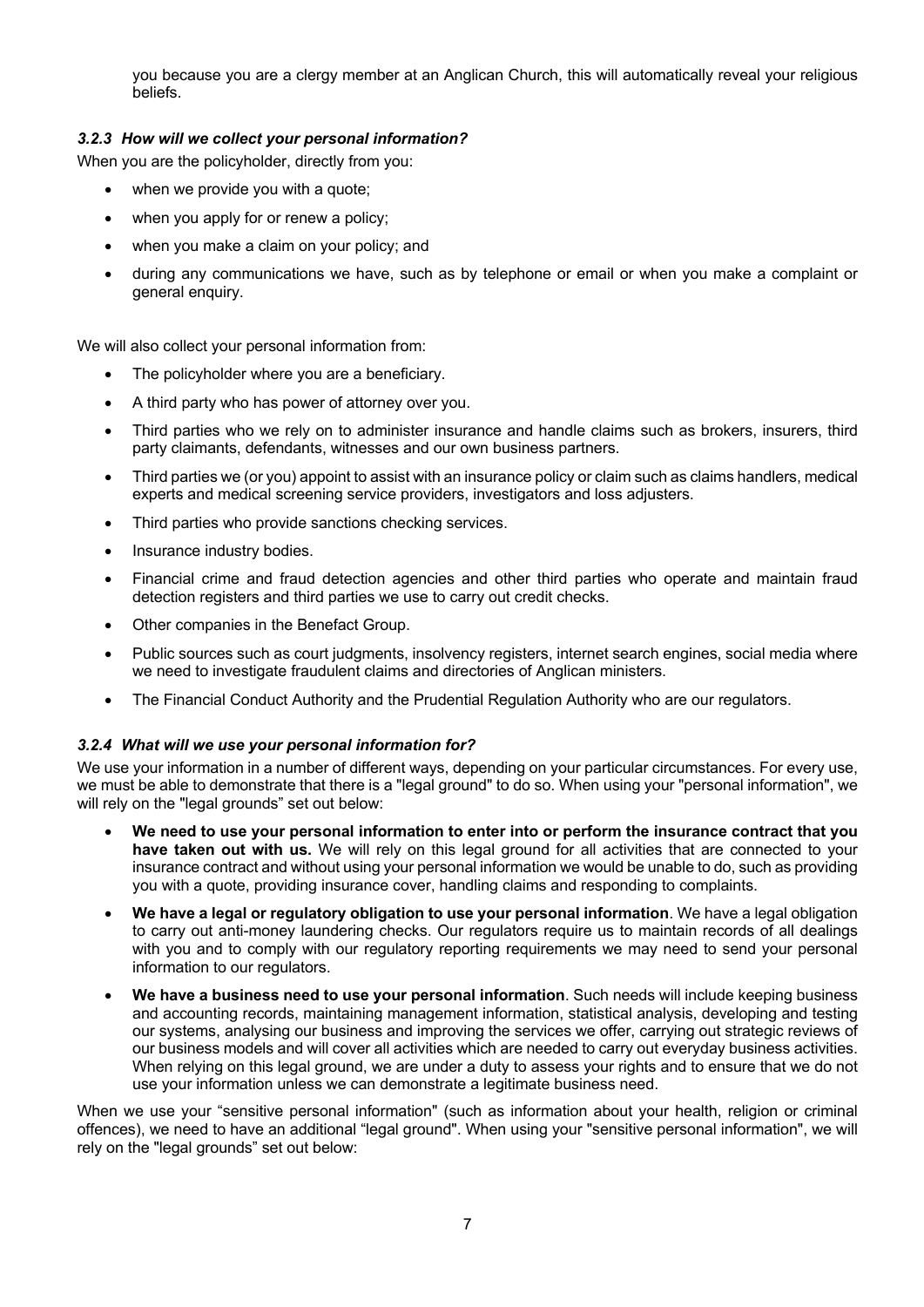- **We have an insurance purpose to use your sensitive personal information and there is a substantial public interest** such as assessing your insurance application in particular against our own risk appetite, arranging or administering a policy, handling claims and preventing and detecting fraud.
- **You have clearly made your sensitive personal information public.** For example where you are a Bishop of an Anglican Church and you have made your religious beliefs common knowledge.
- **We need to use your sensitive personal information to establish, exercise or defend legal rights.** This will be applicable where we are involved in legal proceedings, either against us or where we want to instigate them ourselves or when we are investigating a legal claim that a third party brings against you.
- **You have given your consent.**

| What is the purpose for using<br>your personal information                                                                                     | Legal grounds for using your<br>personal information                                                                                                                                                                          | Legal grounds for using your<br>sensitive personal information                                                                                                                                                                                                                                            |
|------------------------------------------------------------------------------------------------------------------------------------------------|-------------------------------------------------------------------------------------------------------------------------------------------------------------------------------------------------------------------------------|-----------------------------------------------------------------------------------------------------------------------------------------------------------------------------------------------------------------------------------------------------------------------------------------------------------|
| To provide an insurance policy with<br>appropriate cover                                                                                       | It is necessary to enter into<br>$\bullet$<br>or perform your insurance<br>contract                                                                                                                                           | It is necessary for the<br>$\bullet$<br>insurance<br>оf<br>purpose<br>administering an insurance                                                                                                                                                                                                          |
|                                                                                                                                                | We have a business need<br>(to provide insurance cover<br>which is in line with our own<br>risk appetite)                                                                                                                     | policy.<br>You<br>have<br>this<br>made<br>information<br>public<br>knowledge.                                                                                                                                                                                                                             |
| To carry out medical screening for<br>travel insurance policies                                                                                | It is necessary to enter into<br>$\bullet$<br>or perform your insurance<br>contract<br>We have a business need<br>carry<br>out<br>medical<br>(to<br>screening to ensure that we<br>provide<br>appropriate<br>insurance cover) | It is necessary for<br>the<br>$\bullet$<br>insurance<br>purpose<br>οf<br>administering an insurance<br>policy.                                                                                                                                                                                            |
| To handle any claims you make<br>under your insurance policy                                                                                   | It is necessary to enter into<br>$\bullet$<br>or perform your insurance<br>contract<br>We have a business need<br>investigate<br>claims,<br>(to<br>respond and conclude all<br>claims).                                       | It is<br>necessary for the<br>$\bullet$<br>insurance<br>purpose<br>οf<br>administering a claim under<br>an insurance policy.<br>We need to establish,<br>exercise or defend legal<br>rights.<br>You<br>have<br>this<br>made<br>information<br>public<br>knowledge.                                        |
| To carry out fraud, credit and anti-<br>money laundering checks on you<br>when you enter into a policy and to<br>prevent any fraudulent claims | It is necessary to enter into<br>$\bullet$<br>or perform your insurance<br>contract.<br>We have a legal obligation.<br>We have a business need<br>(to prevent fraud and other<br>financial crime).                            | It is in the substantial public<br>$\bullet$<br>interest to prevent or detect<br>unlawful acts (where we<br>suspect fraud).<br>necessary for<br>the<br>It<br>is<br>οf<br>insurance<br>purpose<br>administering an insurance<br>policy.<br>We need<br>to establish,<br>exercise or defend legal<br>rights. |
| comply with our<br>legal<br>To<br>or<br>regulatory obligations.                                                                                | We have a legal obligation.                                                                                                                                                                                                   | It is<br>necessary for<br>the<br>insurance<br>purpose<br>οf                                                                                                                                                                                                                                               |

# *3.2.5 What are the legal grounds on which we will use your personal information?*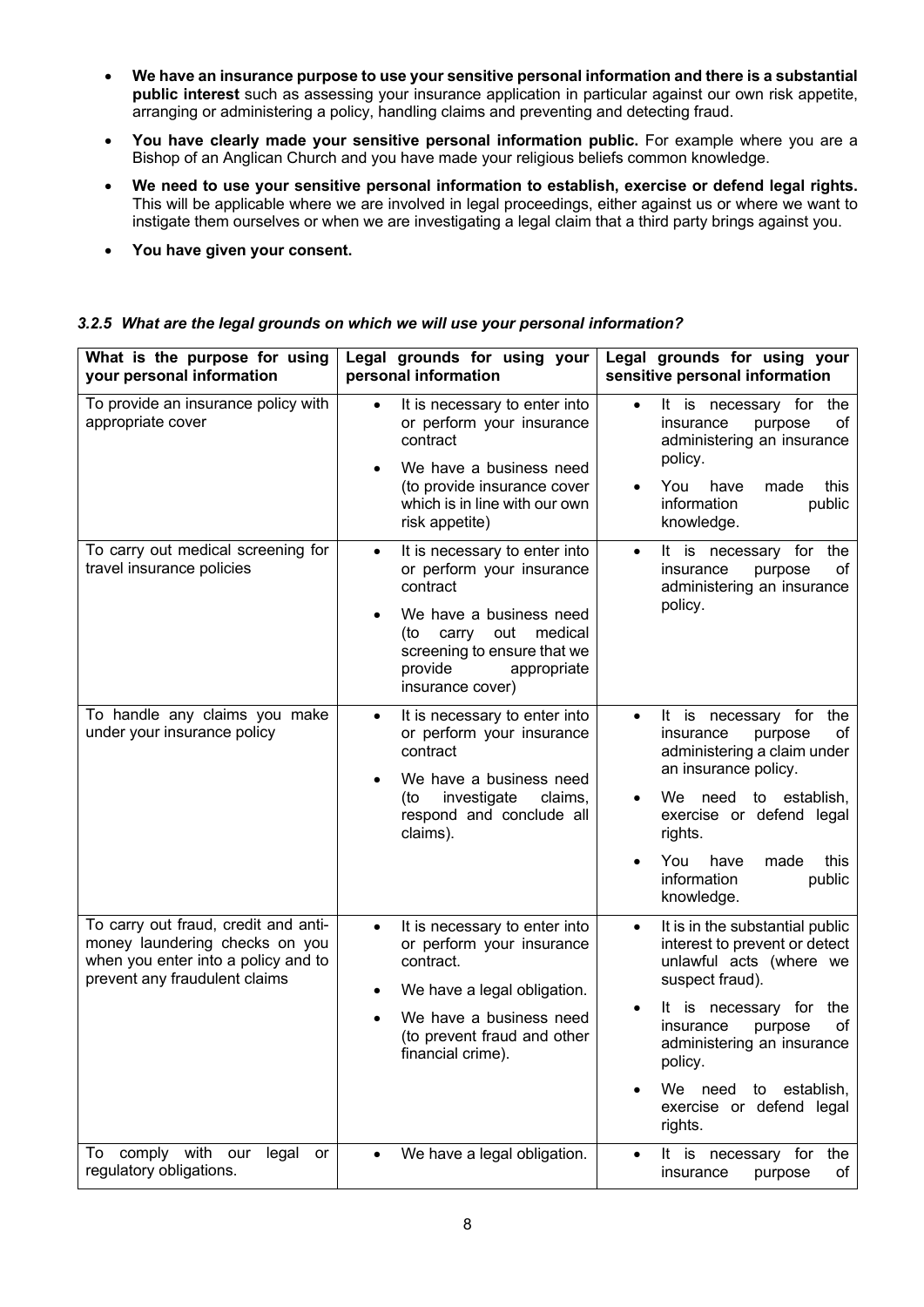|                                                                                                                                                                                                            |                                                                                                                                           | administering an insurance<br>policy.                                                                          |
|------------------------------------------------------------------------------------------------------------------------------------------------------------------------------------------------------------|-------------------------------------------------------------------------------------------------------------------------------------------|----------------------------------------------------------------------------------------------------------------|
|                                                                                                                                                                                                            |                                                                                                                                           | We need to establish,<br>exercise or defend legal<br>rights.                                                   |
| To handle any complaints you may<br>have and generally communicate<br>with you.                                                                                                                            | It is necessary to enter into<br>$\bullet$<br>or perform your insurance<br>contract.                                                      | We<br>need<br>to establish,<br>$\bullet$<br>exercise or defend legal<br>rights.                                |
|                                                                                                                                                                                                            | We have a business need<br>respond<br>to<br>all<br>(to<br>communications<br>and<br>complaints and investigate<br>and resolve complaints). | You<br>this<br>have<br>made<br>information<br>public<br>knowledge.                                             |
| To apply for and claim on our own<br>insurance.                                                                                                                                                            | We have a business need<br>$\bullet$<br>(to have our own insurance<br>cover in place)                                                     | It is necessary for the<br>$\bullet$<br>insurance<br>οf<br>purpose<br>administering an insurance<br>policy.    |
|                                                                                                                                                                                                            |                                                                                                                                           | We need<br>to establish,<br>exercise or defend legal<br>rights.                                                |
| For business purposes such as<br>systems development migration of<br>and<br>systems<br>live<br>testing,<br>diagnosing any problems with our<br>servers and website                                         | We have a business need<br>$\bullet$<br>efficient<br>(to<br>run<br>an<br>business)                                                        | It is necessary for the<br>$\bullet$<br>insurance<br>οf<br>purpose<br>administering an insurance<br>policy.    |
| For business purposes such as<br>maintaining<br>management<br>information<br>carrying<br>and<br>out<br>statistical and strategic analysis                                                                  | We have a business need<br>(to run an efficient business<br>and improve our business)                                                     | It is necessary for<br>the<br>$\bullet$<br>insurance<br>purpose<br>οf<br>administering an insurance<br>policy. |
| For financial purposes such as<br>maintaining<br>management<br>information and accounting records<br>and carrying out audits                                                                               | We have a business need<br>$\bullet$<br>(to maintain appropriate<br>financial records)                                                    | It is necessary for the<br>$\bullet$<br>insurance<br>οf<br>purpose<br>administering an insurance<br>policy.    |
| To provide improved quality,<br>training and security (for example,<br>through recorded or monitored<br>phone calls to our contact numbers,<br>carrying<br>out<br>customer<br>or<br>satisfaction surveys). | We have a business need<br>(to develop and improve<br>the services we offer).                                                             | It is necessary for the<br>insurance<br>of<br>purpose<br>administering an insurance<br>policy.                 |
| To contact you to inform you about<br>services we think you might be<br>interested in.                                                                                                                     | We have a business need<br>(to inform you about other<br>services we offer).                                                              | You have provided your<br>consent.                                                                             |

## *3.2.6 Who will we share your personal information with?*

We do not share or distribute your personal information other than to the following third parties and only under the limited circumstances we have set out above:

- The policyholder where you are a beneficiary.
- A third party who has power of attorney over you.
- Third parties who we rely on to provide insurance and handle claims such as brokers, insurers, third party claimants, defendants, witnesses and our own business partners.
- Third parties we (or you) appoint to assist with an insurance policy or claim such as claims handlers, medical experts and medical screening service providers, surveyors, investigators and loss adjusters.
- Third parties who provide sanctions checking services.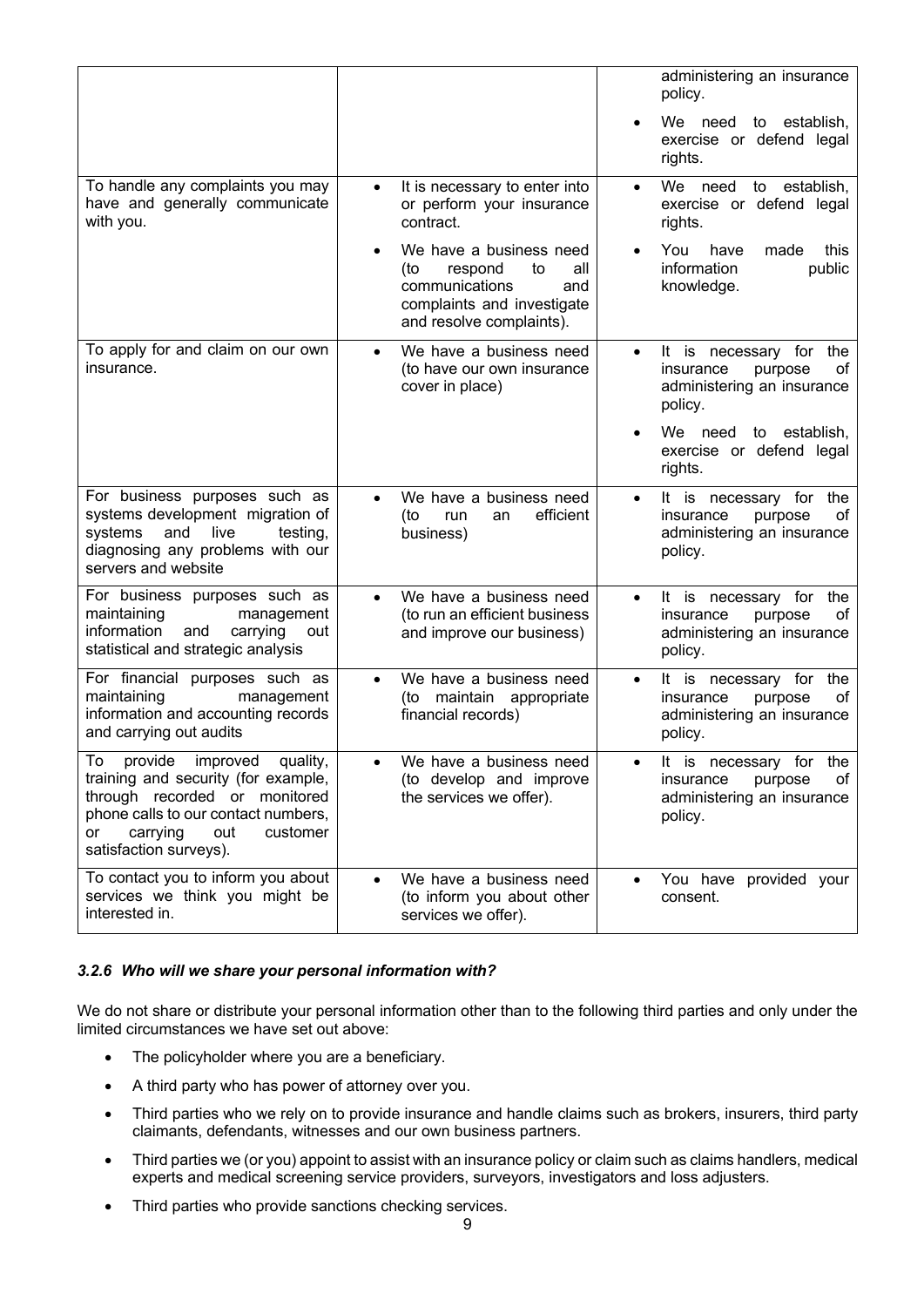- Insurance industry bodies.
- Financial crime and fraud detection agencies and other third parties who operate and maintain fraud detection registers (including the Claims Underwriting Exchange "**CUE**" and the Insurance Fraud Register **"IFR"** managed by the Insurance Fraud Bureau) and third parties we use to carry out credit checks.
- Other companies in the Benefact Group.
- Service providers we have contracted with including our subcontractors and agents, auditors, our solicitors, actuaries, IT providers and database providers, marketing mailing providers and business suppliers.
- Any third parties in the event of a sale, merger, reorganisation, transfer or dissolution of our business.
- The Financial Conduct Authority and the Prudential Regulation Authority who are our regulators.
- Law enforcement agencies such as the police, HMRC and taxation authorities.
- Our own insurers and companies who we have appointed to assist with arranging our insurance.

# **3.3 Third party claimant**

If you make a claim against a third party who has an insurance policy with us, this section will be applicable to you and will provide key information about how we use your personal information.

# *3.3.1 What personal information will we collect?*

- Your name and title, address, telephone numbers and email addresses, date of birth and gender
- Identity information such as national insurance number.
- Any information which is related to your claim which could include:
	- $\circ$  your job title and employment status, employment history, salary and education if relevant;
	- o details about the incident; and
	- o photographic evidence.
- Information which is available publically such as via internet search engines and social media where we need to investigate potentially fraudulent claims.

## *3.3.2 What sensitive personal information will we collect?*

- Information about your physical and mental health if relevant to the claim you are making and in particular any information contained in a medical report.
- Information about any criminal offences you have been convicted for and any related information including about any offences or alleged offences you have committed or any court sentences which you are subject to.
- We may also collect information because it is relevant to your claim, which reveals or is likely to reveal your; race or ethnicity, religious or philosophical beliefs, political opinions, trade union membership, or data concerning your sex life or sexual orientation. For example where we seek to validate or investigate a claim we may receive files containing any of the above information. We may also need to collect this information to assess the value of your claim.

## *3.3.3 How will we collect your personal information?*

Directly from you when you contact us to make a claim.

We will also collect your personal information from:

- The policyholder.
- Third parties who we rely on to provide insurance and handle claims such as brokers, insurers, third party claimants, defendants, witnesses and our own business partners.
- Third parties we appoint to assist with a claim such as claims handlers, medical experts we have commissioned to produce a medical report and medical screening service providers, investigators and loss adjusters.
- Third parties involved in the claim process such as lawyers or the Crown Prosecution Service.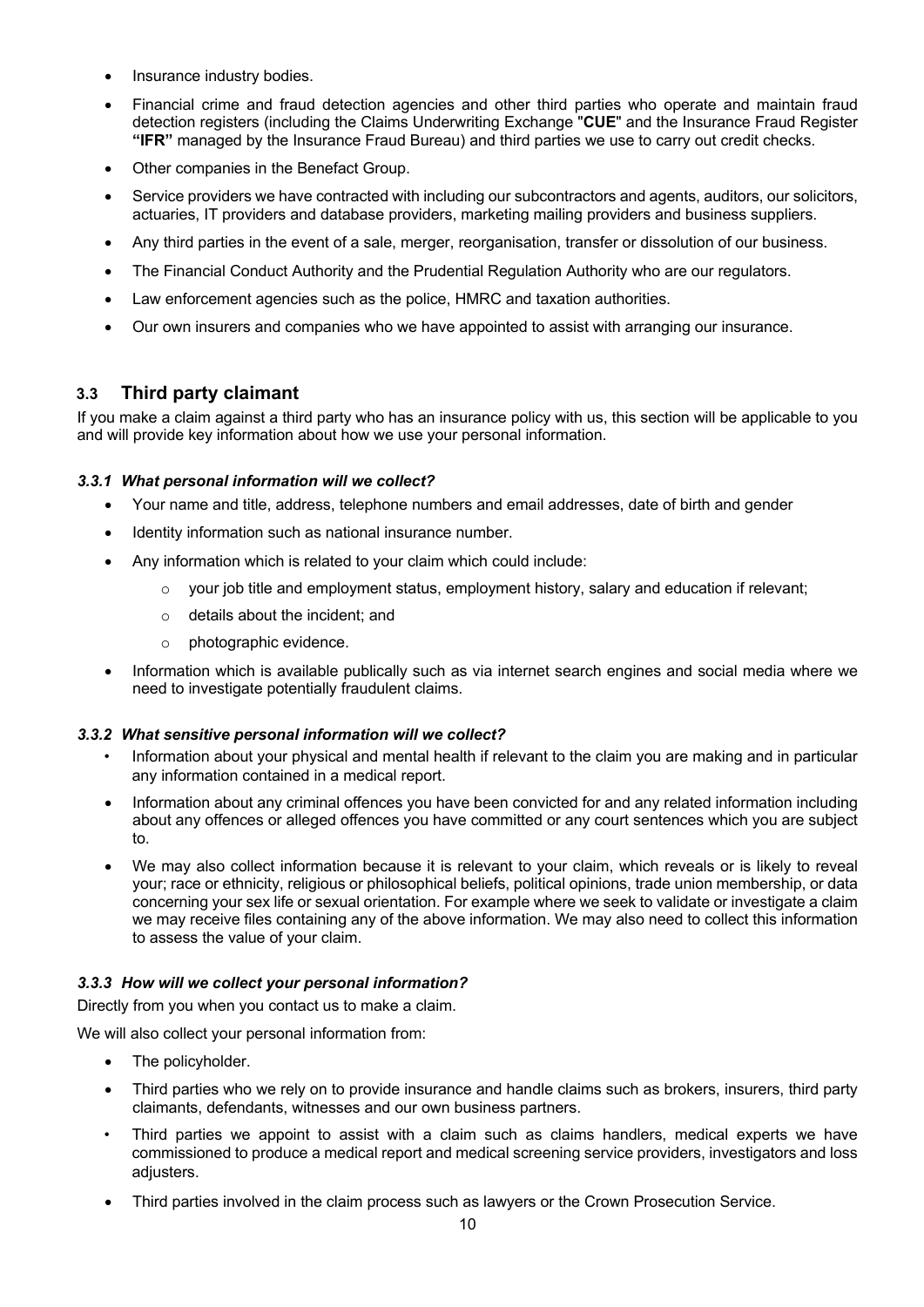- Third parties who provide sanctions checking services.
- Insurance industry bodies.
- Financial crime and fraud detection agencies and other third parties who operate and maintain fraud detection registers and third parties we use to carry out credit checks.
- Other companies in the Benefact Group.
- Public sources such as court judgments, insolvency registers, internet search engines, social media
- The Financial Conduct Authority and the Prudential Regulation Authority who are our regulators.

# *3.3.4 What will we use your personal information for?*

We use your information in a number of different ways, depending on your particular circumstances. For every use, we must be able to demonstrate that there is a "legal ground" to do so. When using your "personal information", we will rely on the "legal grounds" set out below:

- **We have a legal or regulatory obligation to use your personal information**. We have a legal obligation to carry out anti-money laundering checks. Our regulators require us to maintain records of all dealings with you and to comply with our regulatory reporting requirements we may need to send your personal information to our regulators. We are also required to provide information to the Compensation Recovery Unit (**CRU**) for the purposes of fulfilling our statutory obligation to notify the CRU prior to claim settlement.
- **We have a business need to use your personal information**. Such needs will include investigating claims, exercising our right of subrogation, keeping business and accounting records, maintaining management information, statistical analysis, developing and testing our systems, analysing our business and improving the services we offer, carrying out strategic reviews of our business models and will cover all activities which are needed to carry out everyday business activities. When relying on this legal ground, we are under a duty to assess your rights and to ensure that we do not use your information unless we can demonstrate a legitimate business need.

When we use your "sensitive personal information" (such as information about your health, religion or criminal offences), we need to have an additional "legal ground". When using your "sensitive personal information", we will rely on the "legal grounds" set out below:

- **We have an insurance purpose to use your sensitive personal information and there is a substantial public interest** such as handling claims and preventing and detecting fraud.
- **We need to use your sensitive personal information to establish, exercise or defend legal rights.** This will be applicable where we are involved in legal proceedings, either against us or where we want to instigate them ourselves or when we are investigating the claim that you have brought against an individual who holds a policy with us or when we are exercising our right of subrogation.
- **You have given your consent.**

|  |  |  |  | 3.3.5 What are the legal grounds on which we will use your personal information? |  |
|--|--|--|--|----------------------------------------------------------------------------------|--|
|  |  |  |  |                                                                                  |  |

| What is the purpose for using<br>your personal information    | Legal grounds for using your<br>personal information                                                                                                             | Legal grounds for using your<br>sensitive personal information                                                                                                                  |
|---------------------------------------------------------------|------------------------------------------------------------------------------------------------------------------------------------------------------------------|---------------------------------------------------------------------------------------------------------------------------------------------------------------------------------|
| To handle your claim                                          | We have a business need<br>$\bullet$<br>(to assess and investigate<br>your claim and deal with it<br>appropriately).<br>We have a legal obligation.<br>$\bullet$ | the<br>It is necessary<br>tor<br>$\bullet$<br>οf<br>insurance<br>purpose<br>handling claims.<br>to establish.<br>We<br>need<br>$\bullet$<br>exercise or defend legal<br>rights. |
| To carry out fraud checks to prevent<br>any fraudulent claims | We have a business need<br>$\bullet$<br>(to prevent fraud).                                                                                                      | It is in the substantial public<br>$\bullet$<br>interest to prevent or detect<br>unlawful acts (where we<br>suspect fraud).                                                     |
|                                                               |                                                                                                                                                                  | establish.<br>We<br>to<br>need<br>$\bullet$<br>exercise or defend legal<br>rights.                                                                                              |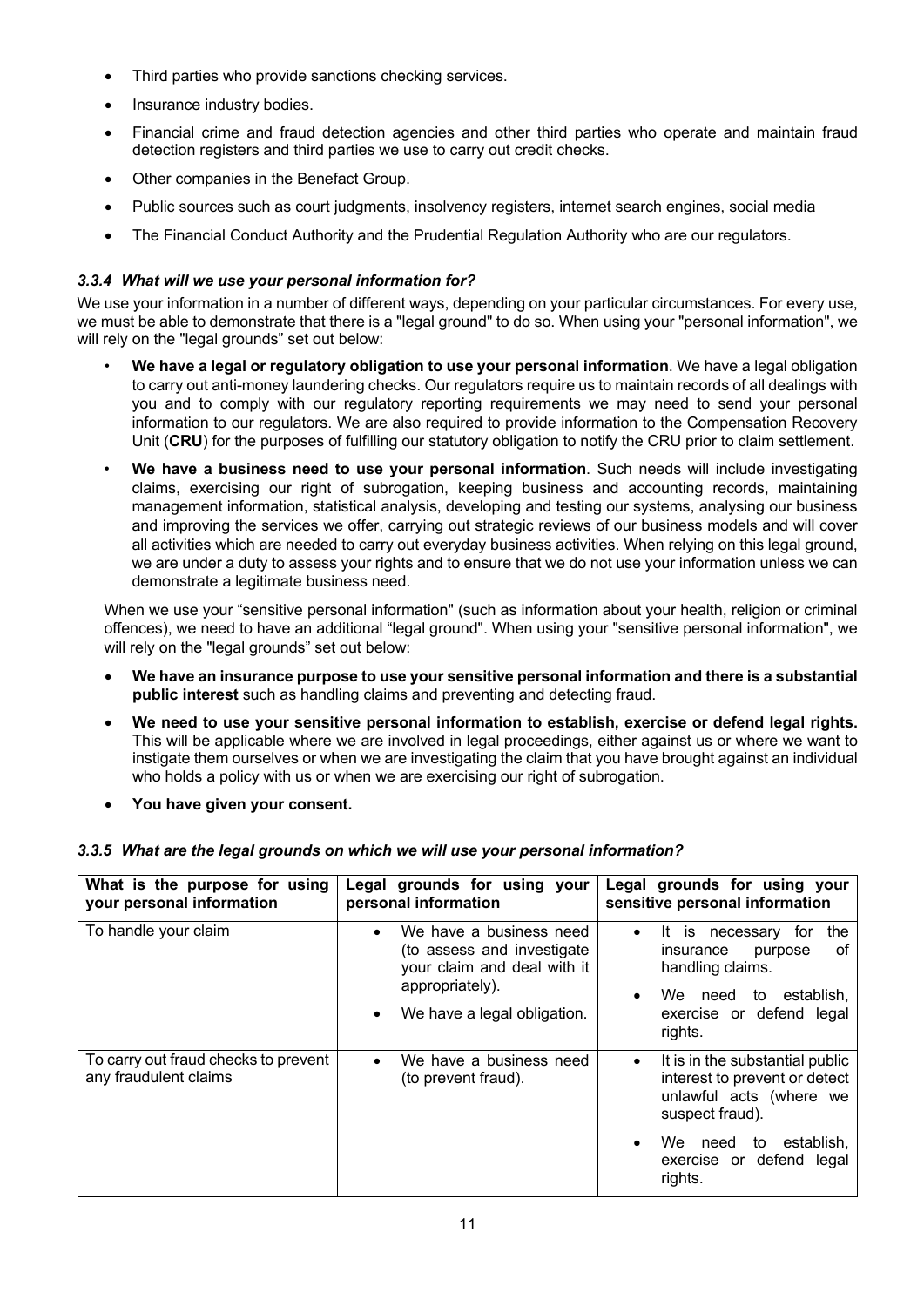| To comply with our<br>legal<br>or<br>regulatory obligations.                                                                                                                                                        | We have a legal obligation.<br>$\bullet$                                                                                                                                                                                  | It is necessary for<br>the<br>$\bullet$<br>insurance<br>purpose<br>οf<br>handling claims.<br>We need to<br>establish.<br>$\bullet$<br>exercise or defend legal<br>rights. |
|---------------------------------------------------------------------------------------------------------------------------------------------------------------------------------------------------------------------|---------------------------------------------------------------------------------------------------------------------------------------------------------------------------------------------------------------------------|---------------------------------------------------------------------------------------------------------------------------------------------------------------------------|
| To handle any complaints you may<br>have and generally communicate<br>with you and your medical/legal<br>representatives.                                                                                           | We have a business need<br>$\bullet$<br>respond<br>to<br>all<br>(to<br>communications<br>and<br>complaints and investigate<br>and resolve complaints).                                                                    | establish,<br>We.<br>need<br>to<br>$\bullet$<br>exercise or defend legal<br>rights.                                                                                       |
| To exercise our right of subrogation<br>(that is to bring an action for<br>recovery of the claim amount we<br>have paid against the third party<br>who we believe caused the loss or<br>injury)                     | We have a business need (to<br>$\bullet$<br>exercise<br>right<br>our<br>of<br>subrogation<br>and<br>recover<br>payment from the third party<br>who caused the loss or injury)<br>We have a legal obligation.<br>$\bullet$ | We<br>need<br>establish,<br>to<br>$\bullet$<br>exercise or defend legal<br>rights.                                                                                        |
| To apply for and claim on our own<br>insurance.                                                                                                                                                                     | We have a business need<br>(to have our own insurance<br>cover in place)                                                                                                                                                  | It is necessary for the<br>$\bullet$<br>insurance<br>οf<br>purpose<br>handling claims.                                                                                    |
|                                                                                                                                                                                                                     |                                                                                                                                                                                                                           | We need to establish,<br>$\bullet$<br>exercise or defend legal<br>rights.                                                                                                 |
| For business purposes such as<br>maintaining<br>management<br>information<br>carrying<br>and<br>out<br>statistical and strategic analysis                                                                           | We have a business need<br>$\bullet$<br>(to run an efficient business<br>and improve our business)                                                                                                                        | It is necessary for<br>the<br>$\bullet$<br>insurance<br>οf<br>purpose<br>administering an insurance<br>policy.                                                            |
| For business purposes such as<br>systems development, migration of<br>systems<br>and<br>live<br>testing,<br>diagnosing any problems with our<br>servers and website                                                 | We have a business need<br>$\bullet$<br>efficient<br>(to<br>run<br>an<br>business)                                                                                                                                        | It is necessary for<br>the<br>$\bullet$<br>insurance<br>purpose<br>οf<br>administering an insurance<br>policy.                                                            |
| For financial purposes such as<br>maintaining<br>management<br>information and accounting records<br>and carrying out audits                                                                                        | We have a business need<br>$\bullet$<br>(to<br>maintain<br>appropriate<br>financial records)                                                                                                                              | the<br>It is<br>for<br>necessary<br>$\bullet$<br>of<br>insurance<br>purpose<br>administering an insurance<br>policy.                                                      |
| provide<br>improved<br>quality,<br>To<br>training and security (for example,<br>through recorded or monitored<br>phone calls to our contact numbers,<br>carrying<br>out<br>customer<br>or<br>satisfaction surveys). | We have a business need<br>(to develop and improve<br>the services we offer).                                                                                                                                             | It is necessary for the<br>$\bullet$<br>insurance<br>purpose<br>οf<br>administering an insurance<br>policy.                                                               |

## *3.3.6 Who will we share your personal information with?*

We do not share or distribute your personal information other than to the following third parties and only under the limited circumstances we have set out above:

- The policyholder.
- Other insurers that are involved in your claim.
- Third parties who we rely on to provide insurance and handle claims such as brokers, insurers, third party claimants, defendants, witnesses and our own business partners.
- Third parties we appoint to assist with a claim such as claims handlers, medical experts and medical screening service providers, surveyors, investigators and loss adjusters.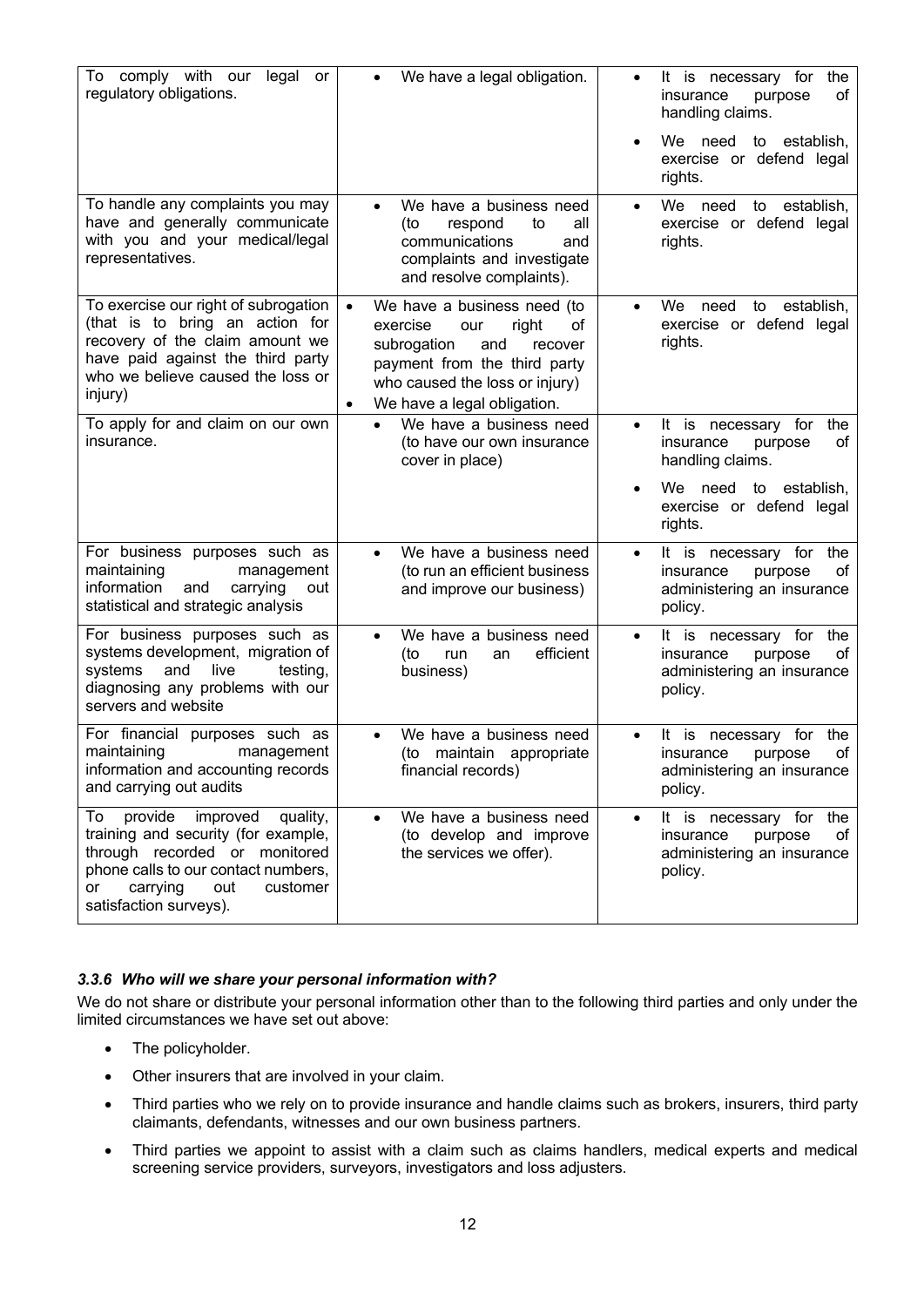- The third party against whom we are seeking recovery as part of the subrogation process and his or her legal representative.
- The Compensation Recovery Unit.
- Third parties who provide sanctions checking services.
- Insurance industry bodies.
- Financial crime and fraud detection agencies and other third parties who operate and maintain fraud detection registers and third parties we use to carry out credit checks including the Claims Underwriting Exchange (known as "**CUE**").
- Other companies in the Benefact Group.
- Our solicitors.
- Service providers we have contracted with including our subcontractors and agents, auditors, our solicitors, actuaries, IT providers and database providers, marketing mailing providers and business suppliers.
- Any third parties in the event of a sale, merger, reorganisation, transfer or dissolution of our business.
- The Financial Conduct Authority and the Prudential Regulation Authority who are our regulators.
- Law enforcement agencies such as the police, HMRC and taxation authorities.
- Our own insurers and companies who we have appointed to assist with arranging our insurance.

# **3.4 Third party pursued for a recovery**

If you are a third party from whom we are seeking recovery when we exercise our right of subrogation, this section will be applicable to you and will provide key information about how we use your personal information. We may exercise this right where we have paid a claim under an insurance policy but we believe that your act or failure to act caused the loss or injury.

## *3.4.1 What personal information will we collect?*

- Your name and title, address, telephone number and email address, date of birth and gender;
- Any information which is related to the relevant claim which could include:
	- o your job title and employment status, employment history and salary and education if relevant;
	- o details about the incident and your actions; and
	- o photographic evidence.
- Information which is available publically such as via internet search engines and social media.

## *3.4.2 What sensitive personal information will we collect?*

- Information about your physical and mental health if relevant to the claim.
- Information about any criminal offences you have been convicted of and any related information including about any offences or alleged offences you have committed or any court sentences which you are subject to.
- We may also collect information because it is relevant to the claim made under an Ecclesiastical policy, which reveals or is likely to reveal your; race or ethnicity, religious or philosophical beliefs, political opinions, trade union membership, or data concerning your sex life or sexual orientation.

## *3.4.3 How will we collect your personal information?*

- We will collect your personal information from:
	- The policyholder.
		- Third parties who we rely on to provide insurance and handle claims such as brokers, insurers, third party claimants, witnesses and our own business partners.
		- Third parties we appoint to assist with a claim such as claims handlers, investigators and loss adjusters.
		- Third parties involved in the claim process such as lawyers or the Crown Prosecution Service.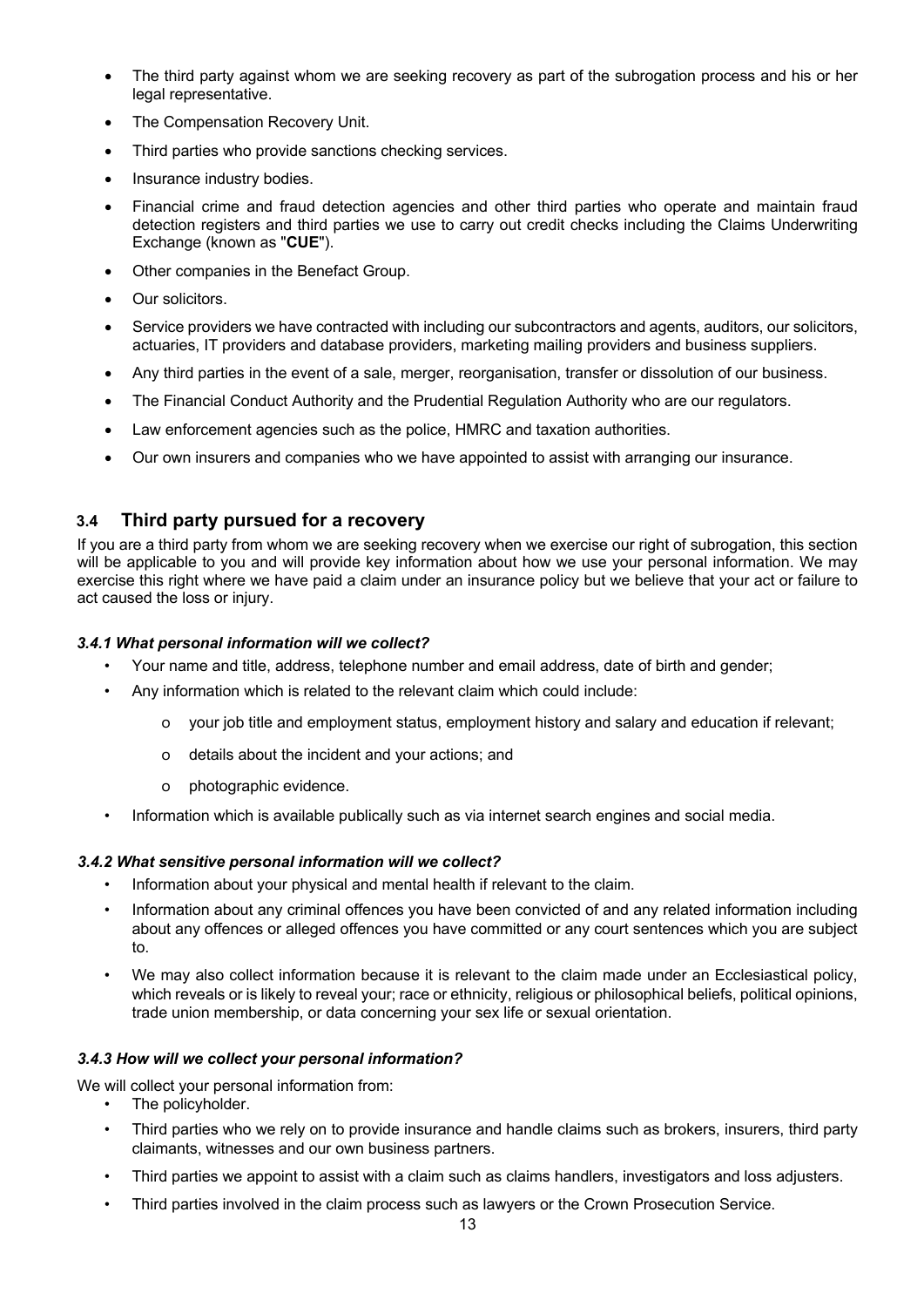- Other companies in the Benefact Group.
- Public sources such as court judgments, internet search engines and social media

# *3.4.4 What will we use your personal information for?*

We use your information in a number of different ways, depending on your particular circumstances. For every use, we must be able to demonstrate that there is a "legal ground" to do so. When using your "personal information", we will rely on the "legal grounds" set out below:

- **We have a legal or regulatory obligation to use your personal information**. We have a legal obligation to carry out anti-money laundering checks. Our regulators require us to maintain records of all dealings with you and to comply with our regulatory reporting requirements we may need to send your personal information to our regulators. We are also required to provide information to the Compensation Recovery Unit (**CRU**) for the purposes of fulfilling our statutory obligation to notify the CRU prior to claim settlement.
- **We have a business need to use your personal information**. Such needs will include investigating claims, exercising our right of subrogation, keeping business and accounting records, maintaining management information, statistical analysis, developing and testing our systems, analysing our business and improving the services we offer, carrying out strategic reviews of our business models and will cover all activities which are needed to carry out everyday business activities. When relying on this legal ground, we are under a duty to assess your rights and to ensure that we do not use your information unless we can demonstrate a legitimate business need.

When we use your "sensitive personal information" (such as information about your health, religion or criminal offences), we need to have an additional "legal ground". When using your "sensitive personal information", we will rely on the "legal grounds" set out below:

- **We have an insurance purpose to use your sensitive personal information and there is a substantial public interest** such as handling claims.
- **We need to use your sensitive personal information to establish, exercise or defend legal rights.** This will be applicable where we are involved in legal proceedings, either against us or where we want to instigate them ourselves such as when we are exercising our right of subrogation.

| 3.4.5 What are the legal grounds on which we will use your personal information? |  |  |  |
|----------------------------------------------------------------------------------|--|--|--|
|                                                                                  |  |  |  |

|                                                                                         |                                                                                                                                                               | What is the purpose for using Legal grounds for using your Legal grounds for using your                                                             |
|-----------------------------------------------------------------------------------------|---------------------------------------------------------------------------------------------------------------------------------------------------------------|-----------------------------------------------------------------------------------------------------------------------------------------------------|
| your personal information                                                               | personal information                                                                                                                                          | sensitive personal information                                                                                                                      |
| To handle a claim                                                                       | We have a business need<br>$\bullet$<br>(to assess and investigate a<br>claim and deal with it<br>appropriately).<br>We have a legal obligation.<br>$\bullet$ | It is necessary for the<br>insurance purpose<br>0f<br>handling claims.<br>We need to establish,<br>$\bullet$<br>exercise or defend legal<br>rights. |
| To comply with our legal<br>or<br>regulatory obligations.                               | We<br>have<br>$legal \cdot$<br>a<br>obligation.                                                                                                               | It is necessary for the<br>insurance purpose of handling<br>claims.<br>We need to establish,<br>exercise or defend legal rights.                    |
| To handle any complaints you<br>have<br>generally<br>and<br>may<br>communicate with you | We have a business need<br>(to<br>respond<br>to<br>all<br>communications<br>and<br>complaints<br>and<br>investigate and resolve<br>complaints).               | We need to establish,<br>exercise or defend legal<br>rights.                                                                                        |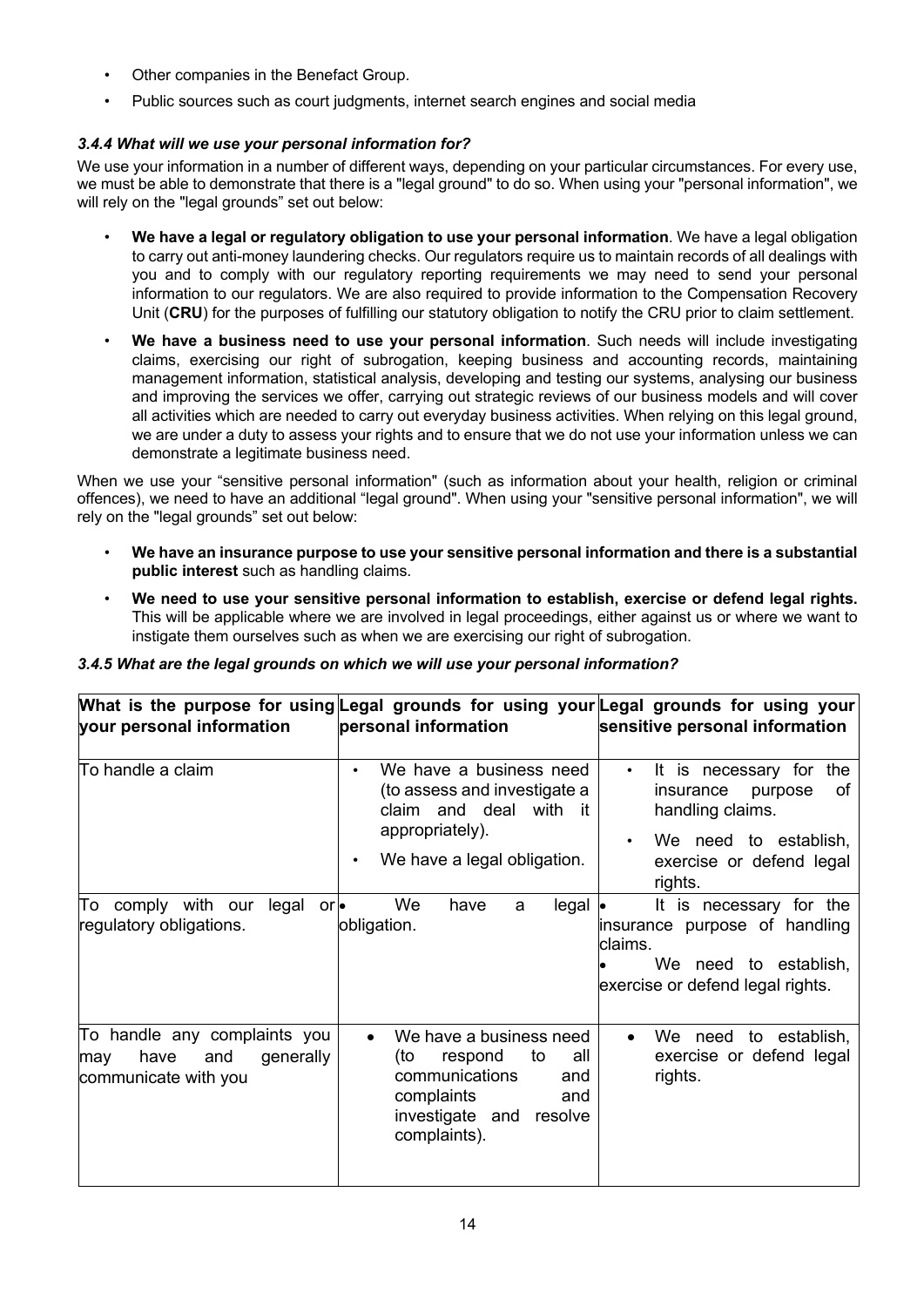| To<br>$of \bullet$<br>exercise<br>right<br>our<br>subrogation (that is to bring an<br>action for recovery of the claim<br>amount we have paid against you<br>as the third party who we believe $\bullet$<br>caused the loss or injury) | We have a business need (to $\bullet$<br>exercise<br>right<br>οf<br>our<br>subrogation<br>and<br>recover<br>payment)<br>We have a legal obligation | We<br>establish,<br>need<br>to<br>defend<br>exercise<br>legal<br>or<br>rights.                                                                                                     |
|----------------------------------------------------------------------------------------------------------------------------------------------------------------------------------------------------------------------------------------|----------------------------------------------------------------------------------------------------------------------------------------------------|------------------------------------------------------------------------------------------------------------------------------------------------------------------------------------|
| To apply for and claim on our<br>lown insurance.                                                                                                                                                                                       | We have a business need<br>(to<br>have<br>our<br>own<br>insurance cover in place)                                                                  | lt.<br>for<br>the<br><b>is</b><br>necessary<br>insurance<br>0f<br>purpose<br>handling claims.<br>We.<br>need<br>to<br>establish,<br>defend<br>legal<br>exercise<br>or -<br>rights. |
| For business purposes such as<br>maintaining<br>management<br>information and carrying out<br>statistical and strategic analysis                                                                                                       | We have a business<br>$\bullet$<br>need (to run an efficient<br>business and improve<br>our business)                                              | It is necessary for<br>the<br>of<br>insurance<br>purpose<br>administering<br>an<br>insurance policy.                                                                               |
| For business purposes such as<br>development,<br>systems<br>migration of systems and live<br>testing,<br>diagnosing<br>any<br>problems with our servers and<br>website                                                                 | business<br>have a<br>We<br>$\bullet$<br>need (to run an efficient<br>business)                                                                    | It is necessary for the<br>insurance<br>purpose<br>οf<br>administering<br>an<br>insurance<br>policy.                                                                               |

# *3.4.6 Who will we share your personal information with?*

We do not share or distribute your personal information other than to the following third parties and only under the limited circumstances we have set out above:

- The policyholder.
- Other insurers that are involved in your claim.
- Third parties who we rely on to provide insurance and handle claims such as brokers, insurers, witnesses and our own business partners.
- Third parties we appoint to assist with a claim such as claims handlers, investigators and loss adjusters.
- Other third parties who we engage with when exercising our right of subrogation which include the third claimant and their legal adviser or legal representative.
- Your legal adviser or legal representative.
- The Compensation Recovery Unit.
- Other companies in the Benefact Group.
- Our solicitors.
- Service providers we have contracted with including our subcontractors and agents, auditors, our solicitors, actuaries, IT providers and database providers and business suppliers.
- Any third parties in the event of a sale, merger, reorganisation, transfer or dissolution of our business.
- The Financial Conduct Authority and the Prudential Regulation Authority who are our regulators.
- Law enforcement agencies such as the police, HMRC and taxation authorities.
- The courts.
- Our own insurers and companies who we have appointed to assist with arranging our insurance.

# **3.5 Witness to an incident**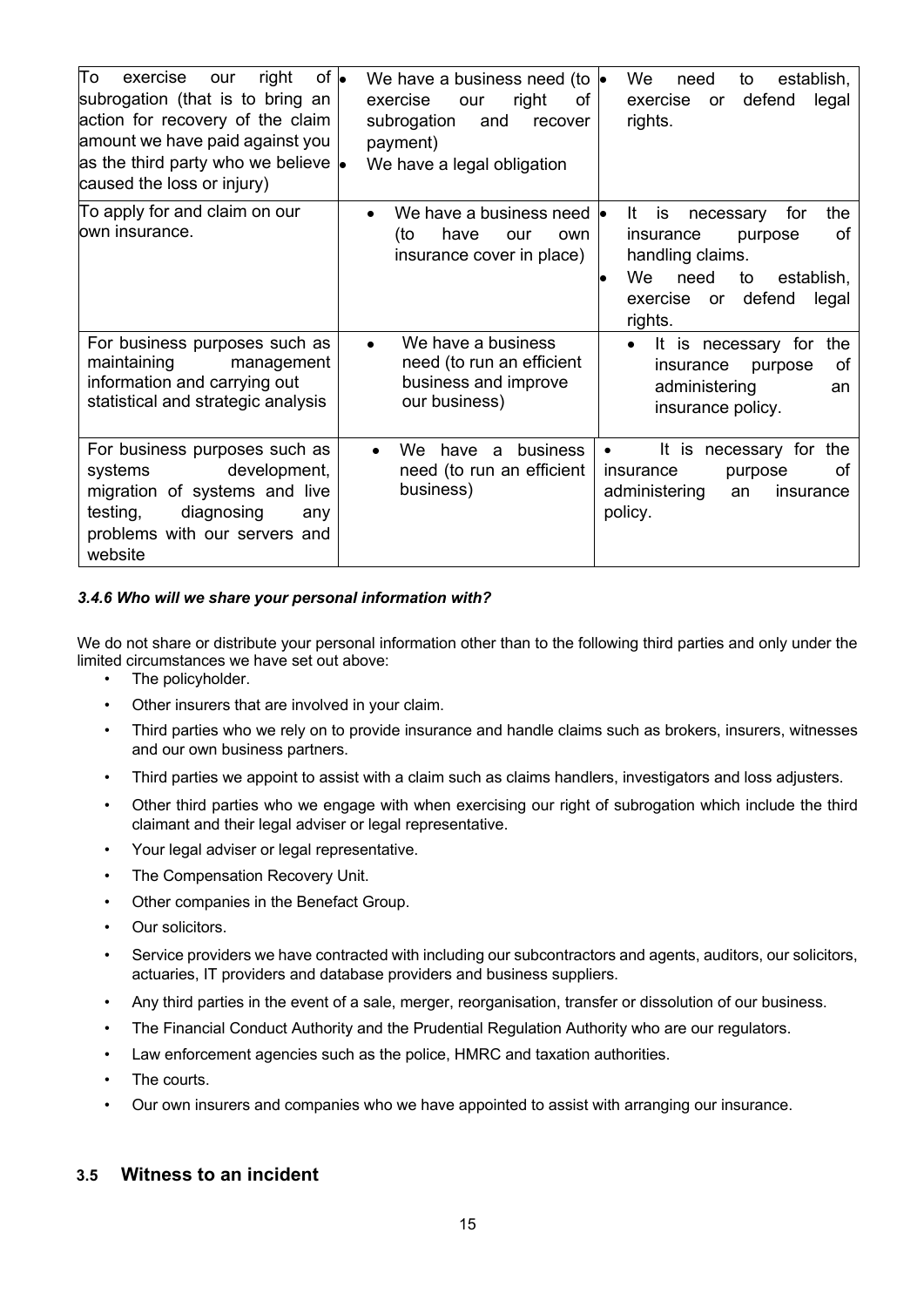If you have witnessed an incident which has now become the subject of a claim, this section will be applicable to you and will provide key information about how we use your personal information.

## *3.5.1 What personal information will we collect?*

- Your name and title, address, telephone numbers and email addresses, date of birth and gender.
- Your employment status and related information such as job title, employment history and education.
- Identity documents such as passport, driving licence and national insurance number.
- Information which is available publically such as via internet search engines and social media where we need to investigate potentially fraudulent claims.
- Any information which is related to the incident you witnessed.

#### *3.5.2 What sensitive personal information will we collect?*

- Information about your physical and mental health if you suffered an injury as a result of the incident you witnessed or where you disclose information to us for example referring to a disability you have.
- Information about any criminal offences you have been convicted for and any related information including about any offences or alleged offences you have committed or any court sentences which you are subject to.

#### *3.5.3 How will we collect your personal information?*

Directly from you when we contact you to discuss the incident you witnessed.

We will also collect your personal information from:

- Those people involved in the incident such as the policyholder, the claimant and other witnesses.
- Other third parties involved in the incident from an insurance administration perspective such as brokers, insurers, claims handlers, loss adjusters and business partners.
- Third parties we have appointed to assist us in relation to the incident you witnessed such as medical experts, medical screening service providers and investigators.
- Other companies in the Benefact Group.
- Public sources such as court judgments, insolvency registers, internet search engines, social media.

## *3.5.4 What will we use your personal information for?*

We use your information in a number of different ways, depending on your particular circumstances. For every use, we must be able to demonstrate that there is a "legal ground" to do so. When using your "personal information", we will rely on the "legal grounds" set out below:

- **We have a legal or regulatory obligation to use your personal information.** We have legal obligations to carry out anti-money laundering checks and our regulators require us to maintain records of all dealings with you. To comply with our regulatory reporting requirements we may need to send your personal information to our regulators.
- **We have a business need to use your personal information.** Such needs will include investigating claims, exercising our right of subrogation, keeping business and accounting records, maintaining management information, statistical analysis, developing and testing our systems, analysing our business and improving the services we offer, carrying out strategic reviews of our business models and will cover all activities which are needed to carry out everyday business activities. When relying on this legal ground, we are under a duty to assess your rights and to ensure that we do not use your information unless we can demonstrate a legitimate business need. When we use your "sensitive personal information" (such as information about your health, religion or criminal offences), we need to have an additional "legal ground". When using your "sensitive personal information", we will rely on the "legal grounds" set out below:
- **We have an insurance purpose to use your sensitive personal information and there is a substantial public interest** such as handling claims and preventing and detecting fraud.
- **We need to use your sensitive personal information to establish, exercise or defend legal rights.**  This will be applicable where we are involved in legal proceedings, either against us or where we want to instigate them ourselves or when we are investigating the claim that has been brought against an individual who holds a policy with us.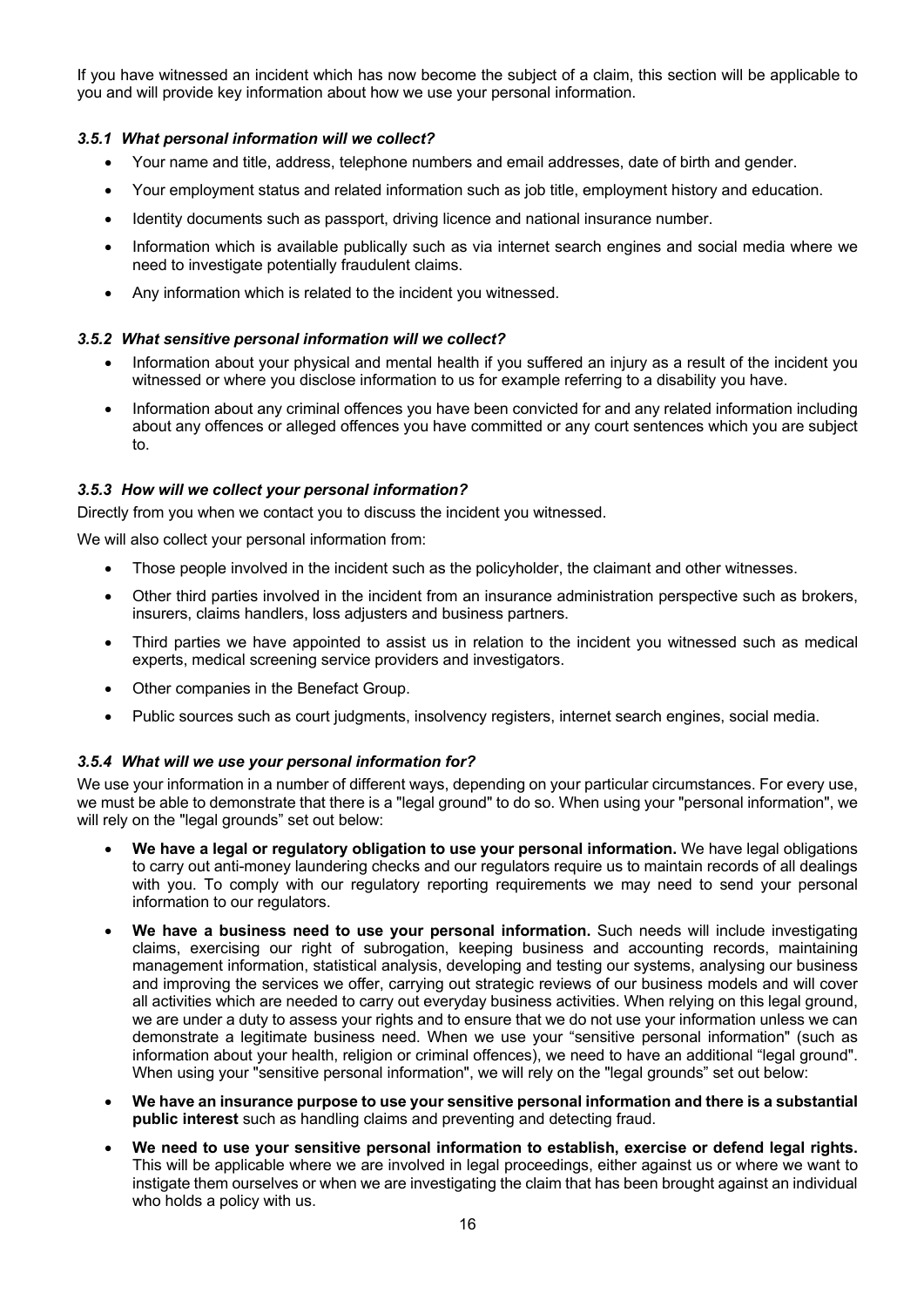• **You have given your consent.**

| What is the purpose for using<br>your personal information                                                                                                                                      | Legal grounds for using your<br>personal information                                                                                                                                                | Legal grounds for using your<br>sensitive personal information                                                               |
|-------------------------------------------------------------------------------------------------------------------------------------------------------------------------------------------------|-----------------------------------------------------------------------------------------------------------------------------------------------------------------------------------------------------|------------------------------------------------------------------------------------------------------------------------------|
| To investigate the claim made and<br>to understand the incident which is<br>the subject of the claim                                                                                            | We have a business need<br>$\bullet$<br>(to assess and investigate<br>your claim and deal with it                                                                                                   | It is necessary for<br>the<br>$\bullet$<br>insurance<br>purpose<br>οf<br>handling claims.                                    |
|                                                                                                                                                                                                 | appropriately).<br>We have a legal obligation.<br>$\bullet$                                                                                                                                         | We need to<br>establish,<br>$\bullet$<br>exercise or defend legal<br>rights.                                                 |
| To prevent any fraudulent claims                                                                                                                                                                | We have a business need<br>$\bullet$<br>(to prevent fraud).                                                                                                                                         | It is in the substantial public<br>$\bullet$<br>interest to prevent or detect<br>unlawful acts (where we<br>suspect fraud).  |
|                                                                                                                                                                                                 |                                                                                                                                                                                                     | We need to use your<br>$\bullet$<br>information<br>in<br>order<br>to<br>establish,<br>exercise<br>or<br>defend legal rights. |
| To comply with our<br>legal<br>or<br>regulatory obligations.                                                                                                                                    | We have a legal obligation.<br>$\bullet$                                                                                                                                                            | We.<br>need<br>to establish,<br>$\bullet$<br>exercise or defend legal<br>rights.                                             |
| For business purposes such as<br>maintaining<br>management<br>information<br>and<br>carrying<br>out<br>statistical and strategic analysis                                                       | We have a business need<br>$\bullet$<br>(to run an efficient business<br>and improve our business)                                                                                                  | It is necessary for<br>the<br>$\bullet$<br>insurance<br>purpose<br>οf<br>administering an insurance<br>policy.               |
| For financial purposes such as<br>maintaining<br>management<br>information and accounting records<br>and carrying out audits                                                                    | We have a business need<br>$\bullet$<br>maintain appropriate<br>(to<br>financial records)                                                                                                           | It is necessary for<br>the<br>$\bullet$<br>insurance<br>purpose<br>οf<br>administering an insurance<br>policy.               |
| For business purposes such as<br>systems development, migration of<br>systems<br>and<br>live<br>testing,<br>diagnosing any problems with our<br>servers and website                             | We have a business need<br>$\bullet$<br>efficient<br>(to<br>run<br>an<br>business)                                                                                                                  | It is necessary for<br>the<br>$\bullet$<br>insurance<br>of<br>purpose<br>administering an insurance<br>policy.               |
| To exercise our right of subrogation<br>(that is to bring an action for<br>recovery of the claim amount we<br>have paid against the third party<br>who we believe caused the loss or<br>injury) | We have a business need (to<br>$\bullet$<br>exercise<br>οf<br>right<br>our<br>subrogation<br>and<br>recover<br>payment from the third party<br>who caused the loss or injury<br>that you witnessed) | We need<br>to<br>establish.<br>$\bullet$<br>exercise or defend legal<br>rights.                                              |

# *3.5.5 What are the legal grounds on which we will use your personal information?*

# *3.5.6 Who will we share your personal information with?*

We do not share or distribute your personal information other than to the following third parties and only under the limited circumstances we have set out above:

- The policyholder.
- Third parties involved in the incident and their legal and medical representatives.
- Other insurers that are involved in the claim.
- Other third parties involved in the incident from an insurance administration perspective such as brokers, insurers, claims handlers, loss adjusters and business partners.
- Third parties we have appointed to assist us in relation to the incident you witnessed with such as medical experts, medical screening service providers and investigators.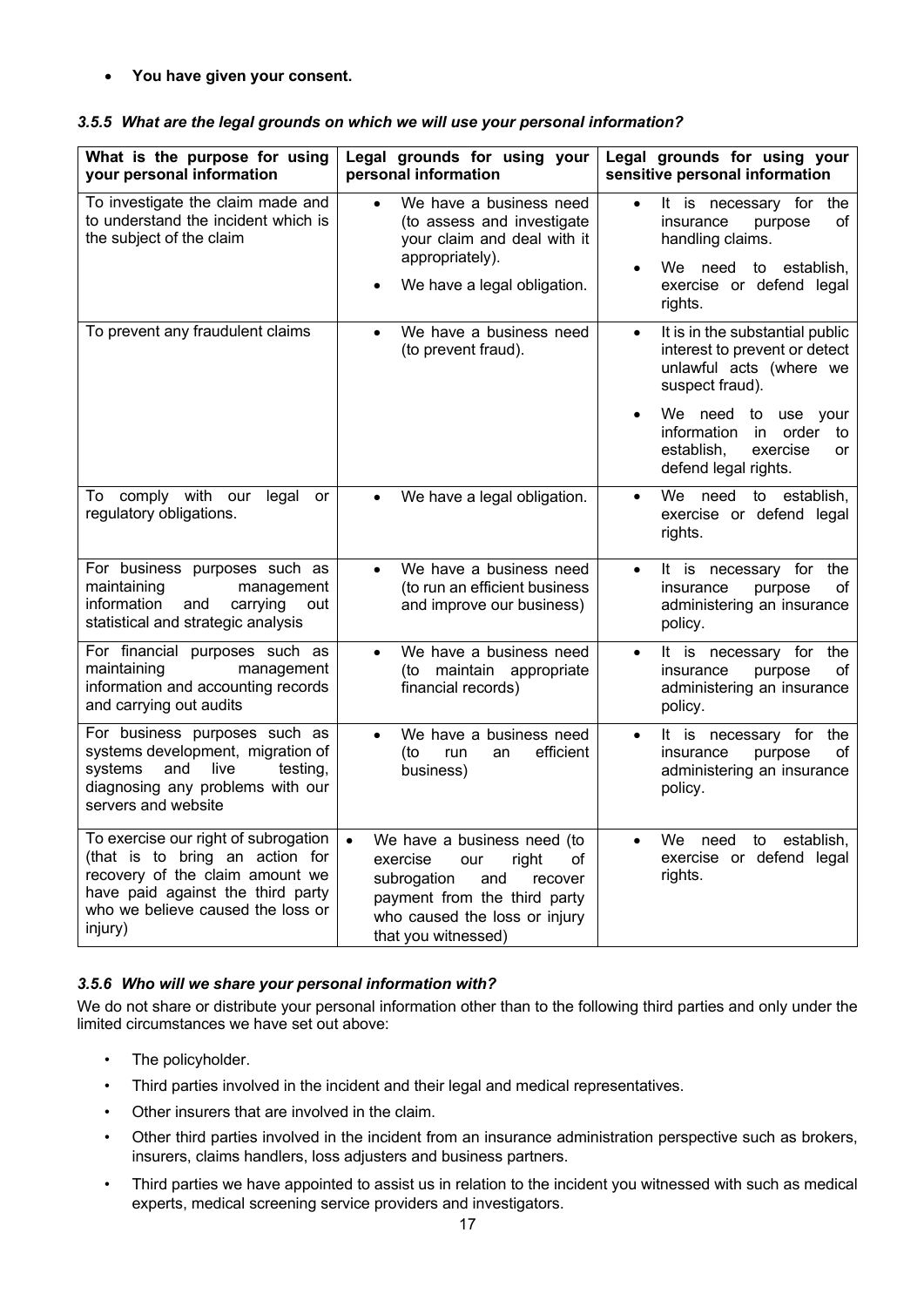- Third parties who provide sanctions checking services.
- The third party against whom we are seeking recovery as part of the subrogation process and his or her legal representative.
- The third party claimant whose loss or injury you witnessed.
- Insurance industry bodies.
- Financial crime and fraud detection agencies and other third parties who operate and maintain fraud detection registers (including the Claims Underwriting Exchange "**CUE**" and the Insurance Fraud Register **"IFR"** managed by the Insurance Fraud Bureau) and third parties we use to carry out credit checks.
- Other companies in the Benefact Group.
- Our solicitors.
- Service providers we have contracted with including our subcontractors and agents, auditors, our solicitors, actuaries, IT providers and database providers, business suppliers.
- Any third parties in the event of a sale, merger, reorganisation, transfer or dissolution of our business.
- The Financial Conduct Authority and the Prudential Regulation Authority who are our regulators.
- Law enforcement agencies such as the police, HMRC and taxation authorities.
- Our own insurers and companies who we have appointed to assist with arranging our insurance.

# **3.6 Clients to whom we provide and implement financial advice recommendations for life assurance, investments, pensions, mortgages and other financial advice related products & services**

If you are a client to whom we offer and implement financial advice recommendations on life assurance, investments, pensions, mortgages and other financial advice related products and services this section will be applicable to you and will provide key information about how we use your personal information.

#### *3.6.1 What personal information will we collect?*

- Your name and title, address, telephone numbers and email addresses, date of birth and gender.
- Identity documents such as passport, driving licence, utility bills and national insurance number.
- Employment status and related information such as job title, employment history, employer's pension provision and education.
- Information which is related to your financial advice and mortgage queries including:
	- o your property ownership status and information about your property;
	- o information about your lifestyle;
	- o details about your existing mortgage;
	- $\circ$  details of any existing investments, employers & individual pension plans, life assurance policies and any other plans you already have in place;
	- o information to enable us to assess your attitude to risk and
	- o your financial aspirations and plans for the future.
- Financial information including:
	- o your bank account and payment details;
	- o details about your income, expenditure and financial borrowing appetite;
	- $\circ$  information obtained from checking sanctions lists and credit checks such as bankruptcy orders, individual voluntary arrangements, office disqualifications or county court judgments and
	- o details of your assets and liabilities.
- Information which is available publically such as Crockford's Clerical Directory or via internet search engines.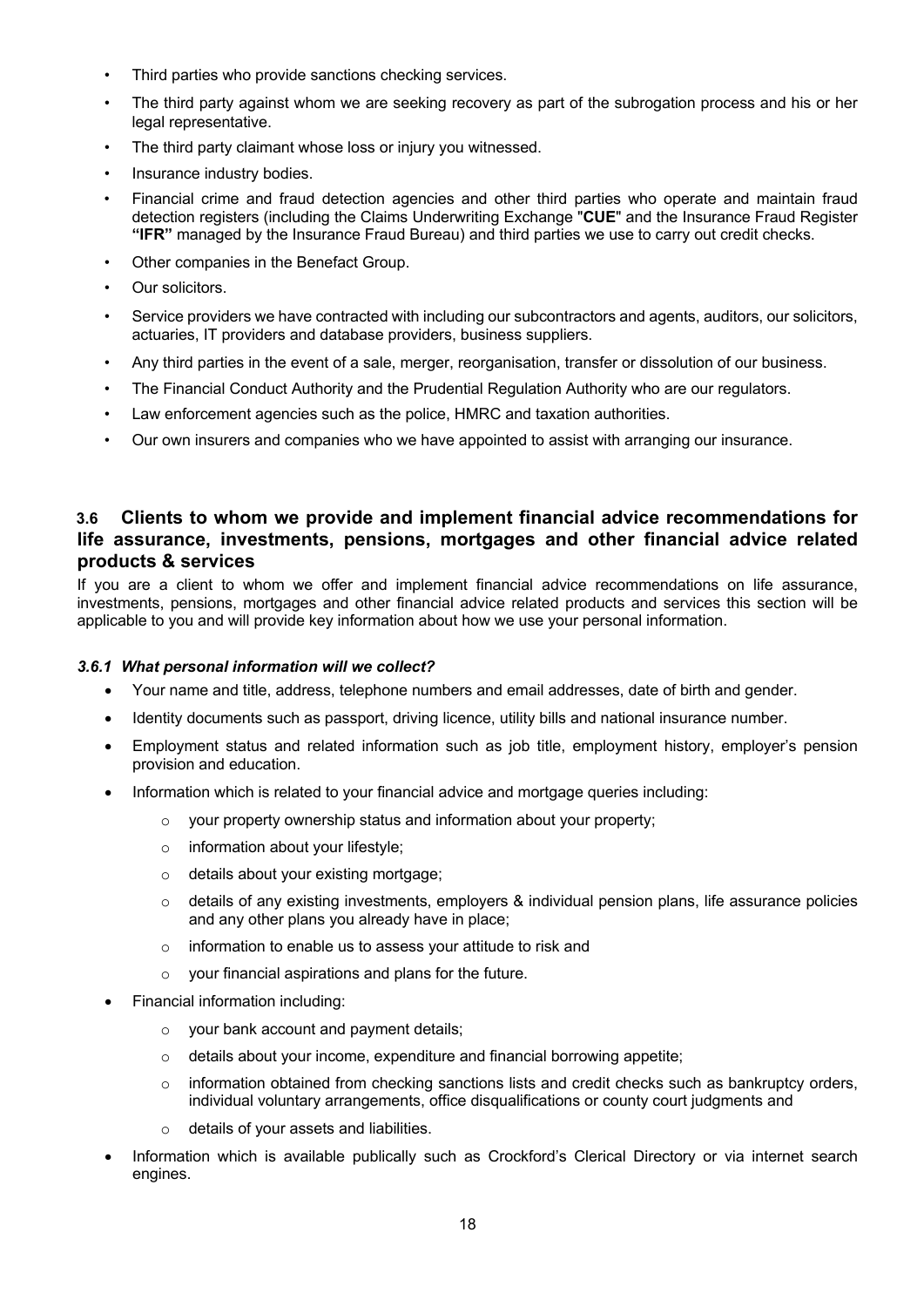Security questions and answers. We may set up security questions and answers to enable you to gain access to your policy details via an on-line interface.

## *3.6.2 What sensitive personal information will we collect?*

- Information about your physical and mental health if relevant to the financial advice and mortgage services we are providing, for example:
	- your ability to pay mortgage repayments may be dependent on a longstanding medical condition you have which sometimes prevents you from working or
	- $\circ$  to enable product providers to assess the rates which they may offer you for life assurance.
- A product provider may contact you directly as part of their underwriting process to discuss your physical and mental health.
- Information about any criminal offences you have been convicted for and any related information including about any offences or alleged offences you have committed or any court sentences which you are subject to.
- We may also collect information because it is relevant to the financial advice and mortgage process, which reveals or is likely to reveal your race or ethnicity, religious or philosophical beliefs; political opinions; trade union membership; or data concerning your sex life or sexual orientation.

## *3.6.3 How will we collect your personal information?*

Directly from you:

- when you speak with our financial and mortgage advisers and
- during any communications we have, such as by post, telephone or email or when you make a complaint or general enquiry.

We will also collect your personal information from:

- Third parties who provide sanctions checking services.
- Financial crime and fraud detection agencies and other third parties who operate and maintain fraud detection registers and third parties we use to carry out credit checks.
- Other companies in the Benefact Group.
- Service providers we have contracted with including our subcontractors, agents, auditors, our solicitors, actuaries, IT providers and database providers, marketing mailing providers and business suppliers.
- Any third parties in the event of a sale, merger, reorganisation, transfer or dissolution of our business.
- Public sources such as court judgments, insolvency registers, internet search engines, social media.
- The Financial Conduct Authority and the Prudential Regulation Authority who are our regulators.
- Other companies with which you hold investments, employers & individual pension plans, life assurance policies, mortgages and any other plans.

#### *3.6.4 What will we use your personal information for?*

We use your information in a number of different ways, depending on your particular circumstances. For every use, we must be able to demonstrate that there is a "legal ground" to do so. When using your "personal information", we will rely on the "legal grounds" set out below:

- **We need to use your personal information to enter into or perform the client agreement that you have taken out with us.** We will rely on this legal ground for all activities that are connected to your client agreement and without using your personal information we would be unable to fulfil our obligations such as providing financial advice, making financial advice recommendations, providing an on-going financial advice service, providing mortgage advice, making mortgage recommendations and responding to complaints.
- **We have a legal or regulatory obligation to use your personal information**. For example, we have legal obligations to carry out anti-money laundering checks and our regulators require us to maintain records of all dealings with you.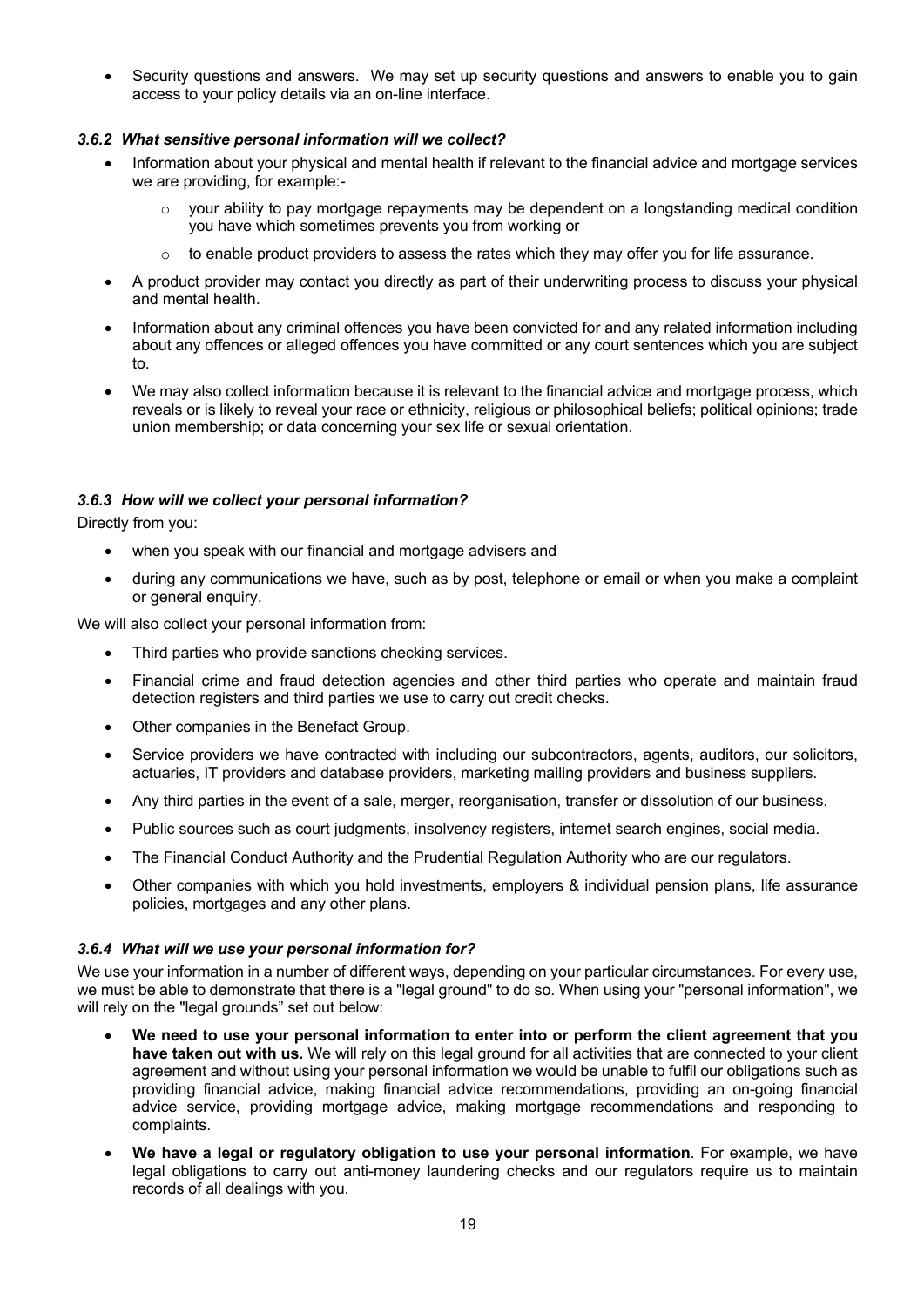• **We have a business need to use your personal information**. Such needs will include keeping business and accounting records, maintaining management information, statistical analysis, developing and testing our systems, analysing our business and improving the services we offer, carrying out strategic reviews of our business models and will cover all activities which are needed to carry out everyday business activities. When relying on this legal ground, we are under a duty to assess your rights and to ensure that we do not use your information unless we can demonstrate a legitimate business need.

When we use your "sensitive personal information" (such as information about your health, religion or criminal offences), we need to have an additional "legal ground". When using your "sensitive personal information", we will rely on the "legal grounds" set out below:

- **There is a substantial public interest** such as assessing, preventing and detecting fraud.
- **You have clearly made your sensitive personal information public.** For example where you are a Bishop of an Anglican Church and you have made your religious beliefs common knowledge.
- **We need to use your sensitive personal information to establish, exercise or defend legal rights.** This will be applicable where we are involved in legal proceedings, either against us or where we want to instigate them ourselves or when we are investigating a legal claim that a third party brings against you.
- **You have given your explicit consent.**

| What is the purpose for using<br>your personal information                                                                                | Legal grounds for using your<br>personal information                                                                                                                                                                                            | Legal grounds for using your<br>sensitive personal information                                                                                                                                                                                                    |
|-------------------------------------------------------------------------------------------------------------------------------------------|-------------------------------------------------------------------------------------------------------------------------------------------------------------------------------------------------------------------------------------------------|-------------------------------------------------------------------------------------------------------------------------------------------------------------------------------------------------------------------------------------------------------------------|
| To provide financial & mortgage<br>find<br>appropriate<br>advice<br>and<br>financial products<br>&<br>mortgage<br>options for you         | It is necessary to enter into<br>$\bullet$<br>or perform your client<br>agreement<br>We have a business need<br>(to fulfil our contractual<br>obligations)                                                                                      | We have<br>your<br>explicit<br>$\bullet$<br>consent.<br>this<br>You<br>have<br>made<br>information<br>public<br>knowledge.                                                                                                                                        |
| To carry out fraud, credit and anti-<br>money laundering checks on you<br>comply with our<br>To<br>legal<br>or<br>regulatory obligations. | It is necessary to enter into<br>$\bullet$<br>perform your<br>client<br>or<br>agreement.<br>We have a legal obligation.<br>We have a business need<br>(to prevent fraud and other<br>financial crime).<br>We have a legal obligation.           | It is in the substantial public<br>$\bullet$<br>interest to prevent or detect<br>unlawful acts (where we<br>suspect fraud).<br>We need to establish,<br>exercise or defend legal<br>rights.<br>We<br>to establish,<br>need<br>exercise or defend legal<br>rights. |
| To handle any complaints you may<br>have and generally communicate<br>with you.                                                           | It is necessary to enter into<br>$\bullet$<br>perform<br>client<br><b>or</b><br>your<br>agreement.<br>We have a business need<br>(to<br>respond<br>to<br>all<br>communications<br>and<br>complaints and investigate<br>and resolve complaints). | We<br>establish,<br>need<br>to<br>$\bullet$<br>exercise or defend legal<br>rights.<br>You<br>have<br>made<br>this<br>information<br>public<br>knowledge.                                                                                                          |
| To apply for and claim on our own<br>insurance.                                                                                           | We have a business need<br>$\bullet$<br>(to have our own insurance<br>cover in place)                                                                                                                                                           | We<br>establish,<br>need<br>to<br>$\bullet$<br>exercise or defend legal<br>rights.                                                                                                                                                                                |

## *3.6.5 What are the legal grounds on which we will use your personal information?*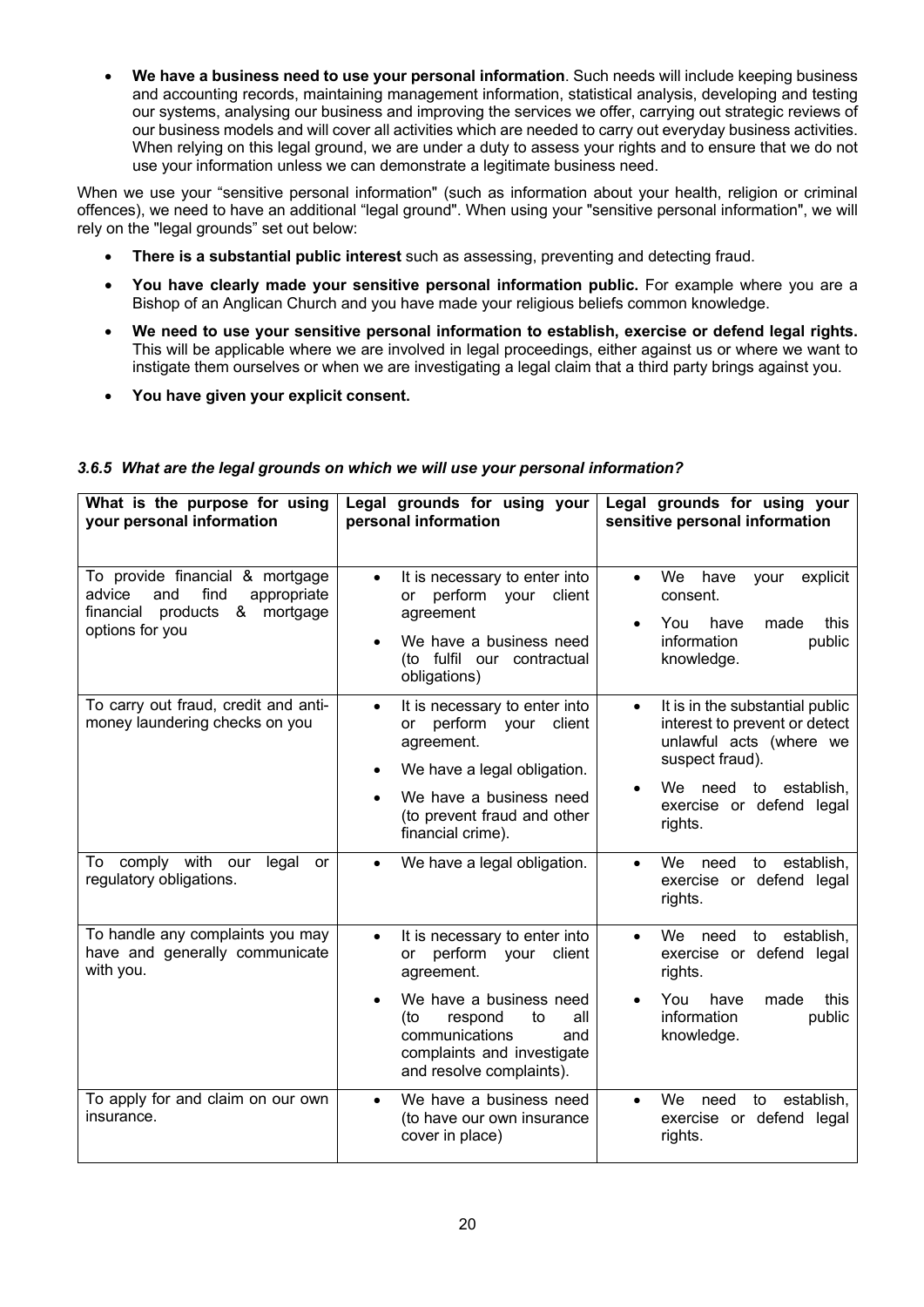| For business purposes such as<br>systems development, migration of<br>systems and live testing and<br>diagnosing any problems with our<br>servers and website                                                       | We have a business need<br>$\bullet$<br>efficient<br>(to<br>run<br>an<br>business)                        | You have provided your<br>consent.                      |
|---------------------------------------------------------------------------------------------------------------------------------------------------------------------------------------------------------------------|-----------------------------------------------------------------------------------------------------------|---------------------------------------------------------|
| For business purposes such as<br>maintaining<br>management<br>information, internal audits and<br>carrying out statistical and strategic<br>analysis                                                                | We have a business need<br>$\bullet$<br>(to run an efficient business<br>and improve our business)        | We<br>have<br>explicit<br>vour<br>$\bullet$<br>consent. |
| For financial purposes such as<br>maintaining<br>management<br>information and accounting records<br>and carrying out audits                                                                                        | We have a business need<br>$\bullet$<br>maintain appropriate<br>(to<br>financial records)                 | We<br>have<br>explicit<br>vour<br>$\bullet$<br>consent. |
| То<br>improved<br>provide<br>quality,<br>training and security (for example,<br>through recorded or monitored<br>phone calls to our contact numbers,<br>carrying<br>out<br>customer<br>or<br>satisfaction surveys). | We have a business need<br>$\bullet$<br>(to develop and improve<br>the services we offer).                | We<br>have<br>explicit<br>vour<br>$\bullet$<br>consent. |
| To contact you to inform you about<br>products and services we think you<br>might be interested in.                                                                                                                 | We have a business need<br>$\bullet$<br>(to inform you about other<br>products and services we<br>offer). | We<br>have<br>explicit<br>vour<br>consent.              |

# *3.6.6 Who will we share your personal information with?*

We do not share or distribute your personal information other than to the following third parties and only under the limited circumstances we have set out above:

- Third parties who we engage with to provide you with financial product recommendations & mortgage recommendations such as investment fund providers, investment platforms, life assurance product providers, multiple quote providers, professional advisers, mortgage lenders, banks and building societies, solicitors, surveyors, mortgage brokers and our own business partners.
- Third parties who provide sanctions checking services.
- Financial crime and fraud detection agencies and other third parties who operate and maintain fraud detection registers and third parties we use to carry out credit checks.
- Other companies in the Benefact Group.
- Service providers we have contracted with including our subcontractors and agents, auditors, our solicitors, actuaries, IT providers and database providers, marketing mailing providers and business suppliers.
- Any third parties in the event of a sale, merger, reorganisation, transfer or dissolution of our business.
- The Financial Conduct Authority and the Prudential Regulation who are our regulators.
- Law enforcement agencies such as the police, HMRC and taxation authorities.
- Our own insurers and companies who we have appointed to assist with arranging our insurance.

# **3.7 Brokers, appointed representatives, financial adviser and other business partners**

If you are a broker, appointed representative, financial adviser or another type of business partner such as a supplier or subcontractor that we do business with, this section will be applicable to you and will provide key information about how we use your personal information.

#### *3.7.1 What personal information will we collect?*

- Your name and title, address, telephone numbers and email addresses, date of birth and gender.
- Employment status and related information such as job title, employment history and education.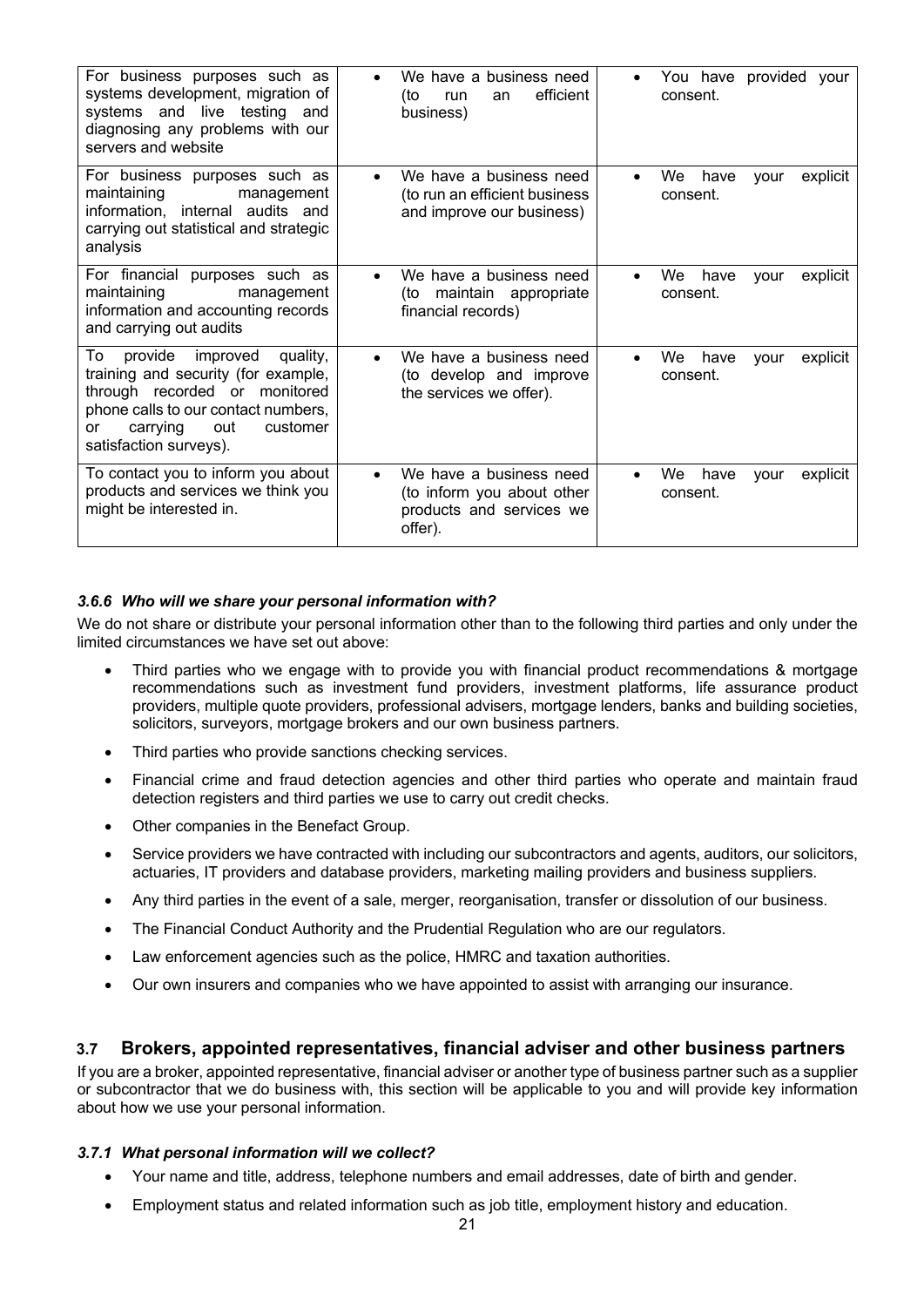- Bank and payment details.
- Financial information obtained from checking sanctions lists and credit checks such as bankruptcy orders, individual voluntary arrangements, office disqualifications or county court judgments.
- Information which is available publically such as via internet search engines and Linked In.

# *3.7.2 What sensitive personal information will we collect?*

• Information about any criminal offences you have been convicted for and any related information including about any offences or alleged offences you have committed or any court sentences which you are subject to.

# *3.7.3 How will we collect your information?*

Directly from you and your employer.

We will also collect your personal information from:

- Third parties who provide sanctions checking services.
- Financial crime and fraud detection agencies and other third parties who operate and maintain fraud detection registers and third parties we use to carry out credit checks.
- Other companies in the Benefact Group.
- Public sources such as court judgments, insolvency registers, internet search engines, social media.

# *3.7.4 What will we use your personal information for?*

We use your information in a number of different ways, depending on your particular circumstances. For every use, we must be able to demonstrate that there is a "legal ground" to do so. When using your "personal information", we will rely on the "legal grounds" set out below:

- **We need to use your personal information to enter into a services contract with you.**
- **We have a legal or regulatory obligation to use your personal information.** For example, we have obligations to carry out due diligence checks on parties we engage with.
- **We have a business need to use your personal information.** Such needs will include keeping business and accounting records, maintaining management information, statistical analysis, developing and testing our systems, analysing our business and improving the services we offer, carrying out strategic reviews of our business models and will cover all activities which are needed to carry out everyday business activities. When relying on this legal ground, we are under a duty to assess your rights and to ensure that we do not use your information unless we can demonstrate a legitimate business need.

When we use your "sensitive personal information" (such as information about your health, religion or criminal offences), we need to have an additional "legal ground". When using your "sensitive personal information", we will rely on the "legal grounds" set out below:

- **There is a substantial public interest** such as preventing and detecting fraud.
- **We need to use your sensitive personal information to establish, exercise or defend legal rights.** This will be applicable where we are involved in legal proceedings, either against us or where we want to instigate them ourselves or when we are investigating a legal claim that a third party brings against you.
- **You have given your explicit consent.**

| What is the purpose for using                                      | Legal grounds for using your     | Legal grounds for using your                                            |
|--------------------------------------------------------------------|----------------------------------|-------------------------------------------------------------------------|
| your personal information                                          | personal information             | sensitive personal information                                          |
| with our<br>To<br>legal<br>comply<br>or<br>regulatory obligations. | We have a legal obligation.<br>٠ | establish,<br>We .<br>to<br>need<br>exercise or defend legal<br>rights. |

## *3.7.5 What are the legal grounds on which we will use your personal information?*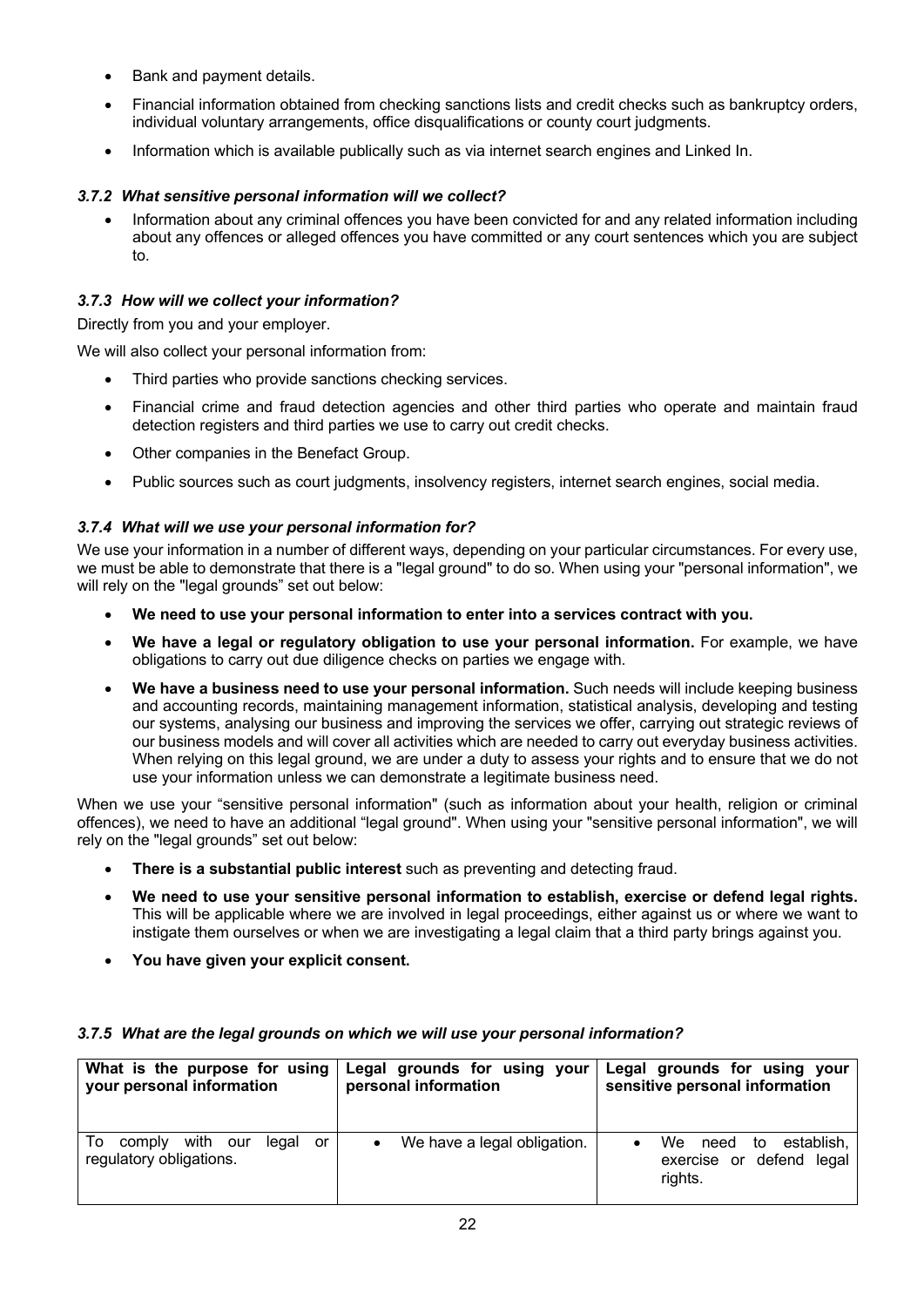| To carry out fraud, credit and anti-<br>money laundering checks on you.                                                                                             | It is necessary to enter into<br>$\bullet$<br>or perform your services<br>contract.<br>We have a legal obligation.<br>We have a business need<br>(to prevent fraud). | It is in the substantial public<br>interest to detect fraud.                                                                                        |
|---------------------------------------------------------------------------------------------------------------------------------------------------------------------|----------------------------------------------------------------------------------------------------------------------------------------------------------------------|-----------------------------------------------------------------------------------------------------------------------------------------------------|
| To engage with you and obtain your<br>services<br>and<br>generally<br>communicate with you.                                                                         | It is necessary to enter into<br>$\bullet$<br>or perform your services<br>contract.                                                                                  | We<br>establish,<br>need<br>to<br>exercise or defend legal<br>rights.                                                                               |
|                                                                                                                                                                     | We have a business need<br>respond<br>to<br>(to<br>all<br>communications<br>and<br>complaints and investigate<br>and resolve complaints).                            | You have made this public<br>knowledge.                                                                                                             |
| For business purposes such as<br>systems development, migration of<br>systems<br>and<br>live<br>testing,<br>diagnosing any problems with our<br>servers and website | We have a business need<br>$\bullet$<br>efficient<br>(to<br>run<br>an<br>business)                                                                                   | It is<br>for<br>the<br>necessary<br>$\bullet$<br>οf<br>insurance<br>purpose<br>administering an insurance<br>policy.<br>We have<br>your<br>explicit |
|                                                                                                                                                                     |                                                                                                                                                                      | consent.                                                                                                                                            |
| For business purposes such as<br>maintaining<br>management<br>information, internal audits and<br>carrying out statistical and strategic<br>analysis                | We have a business need<br>$\bullet$<br>(to run an efficient business<br>and improve our business)                                                                   | It is necessary for the<br>$\bullet$<br>οf<br>purpose<br>insurance<br>administering an insurance<br>policy.<br>We have<br>explicit<br>your          |
|                                                                                                                                                                     |                                                                                                                                                                      | consent.                                                                                                                                            |
| For financial purposes such as<br>maintaining<br>management<br>information and accounting records<br>and carrying out audits                                        | We have a business need<br>$\bullet$<br>(to maintain appropriate<br>financial records)                                                                               | It is<br>the<br>necessary for<br>$\bullet$<br>οf<br>insurance<br>purpose<br>administering an insurance<br>policy.                                   |
|                                                                                                                                                                     |                                                                                                                                                                      | We l<br>have<br>explicit<br>your<br>consent.                                                                                                        |

# *3.7.6 Who will we share your personal information with?*

We do not share or distribute your personal information other than to the following third parties and only under the limited circumstances we have set out above:

## **Where we engage with you relating to an insurance policy we will share your personal information with:**

- Third parties including the policyholder and claimant.
- Third parties who we engage with when administering a policy or claim such as claims handlers, medical experts and medical screening service providers, surveyors, investigators and loss adjusters.
- Insurers and brokers.

### **Where we engage with you relating to mortgage advice or financial investment advice we will share your personal information with:**

- The client to whom we provide advice.
- Mortgage lenders.
- Financial advisers.
- Third parties who provide services in relation to the management of investments or facilitate the arrangement of products we recommend such as product providers, portfolio and fund managers and insurers.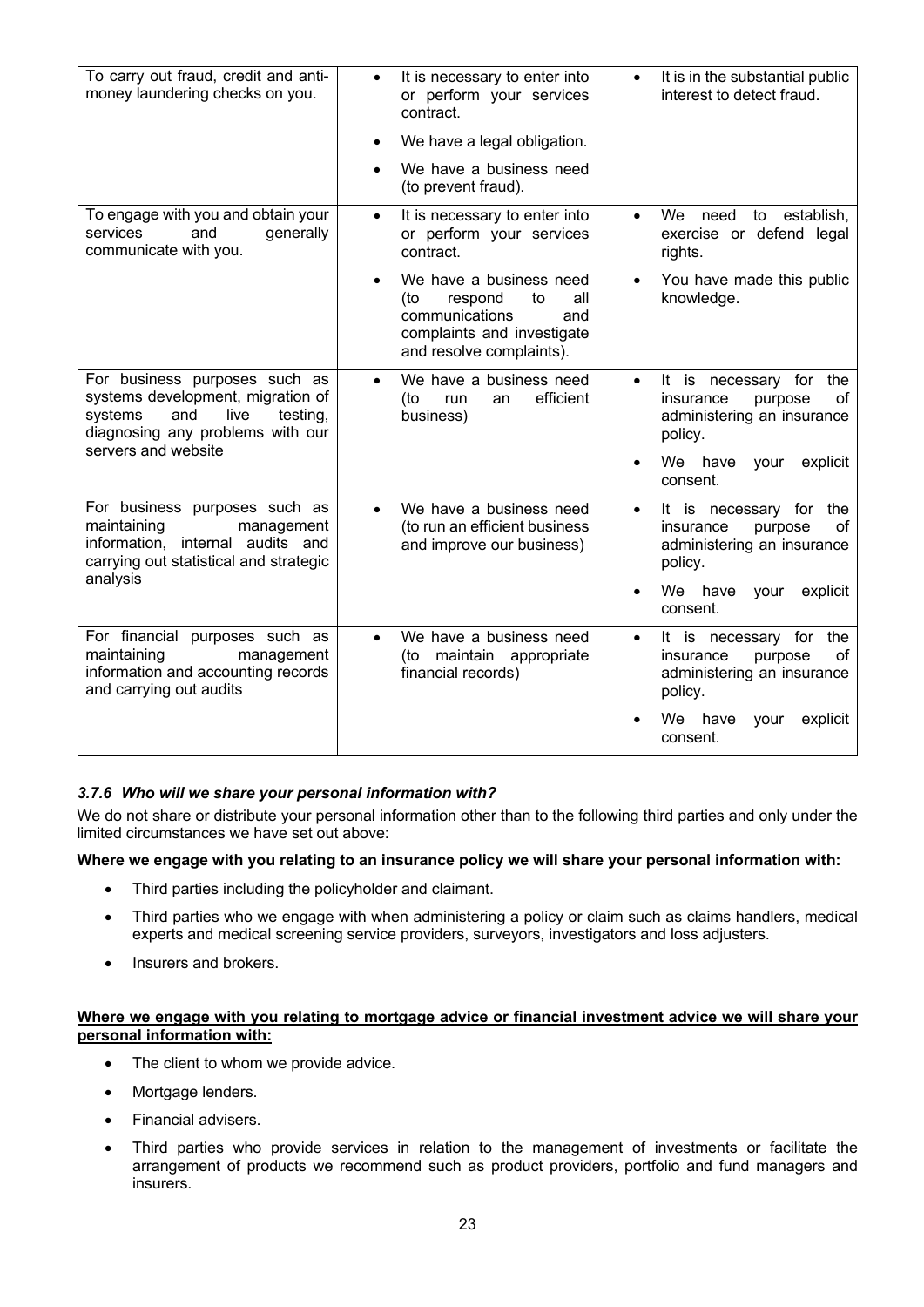In addition to the above, we will also disclose your information to the following parties:

- Third parties who provide sanctions checking services.
- Insurance industry bodies.
- Financial crime and fraud detection agencies and other third parties who operate and maintain fraud detection registers and third parties we use to carry out credit checks.
- Other companies in the Benefact Group.
- Service providers we have contracted with including our subcontractors and agents, auditors, our solicitors, actuaries, IT providers and database providers, marketing mailing providers and business suppliers.
- Any third parties in the event of a sale, merger, reorganisation, transfer or dissolution of our business.
- The Financial Conduct Authority and the Prudential Regulation Authority who are our regulators.
- Law enforcement agencies such as the police, HMRC and taxation authorities.
- Our own insurers and companies who we have appointed to assist with arranging our insurance.

# **3.8 Users of the Ecclesiastical websites**

If you use or access the Ecclesiastical websites (being ecclesiastical.com, benefactgroup.com and Movementforgood.com), this section will be applicable to you and will provide key information about how we use your personal information.

## *3.8.1 What personal information will we collect?*

- Name, contact details, postcode and IP address
- Information obtained through our use of cookies. You can find more information about this in our cookies [policy.](https://benefactgroup.com/cookie-policy/)

Please note that if you make an online application for an insurance quote via our website, the section relevant to prospective policyholders above will apply.

## *3.8.2 How will we collect your personal information?*

We collect your information directly from our website and where you have submitted any information on our website.

## *3.8.3 What will we use your personal information for?*

We use your information in a number of different ways, depending on your particular circumstances. For every use, we must be able to demonstrate that there is a "legal ground" to do so. When using your "personal information", we will rely on the "legal grounds" set out below:

• **We have a business need to use your personal information,** such as developing and testing our systems, analysing our business and improving the services we offer, diagnosing any problems with our website and assessing usage of our website. When relying on this legal ground, we are under a duty to assess your rights and to ensure that we do not use your information unless we can demonstrate a legitimate business need.

## *3.8.4 What are the legal grounds on which we will use your personal information?*

| What is the purpose for using<br>your personal information                                            | Legal grounds for using your<br>personal information                                              | Legal grounds for using your<br>sensitive personal information |
|-------------------------------------------------------------------------------------------------------|---------------------------------------------------------------------------------------------------|----------------------------------------------------------------|
| To respond to any enquiries you<br>make.                                                              | We have a business need I -<br>$\bullet$<br>(to respond to all enquiries<br>made on our website). |                                                                |
| To provide marketing materials<br>about products and services we<br>think you might be interested in. | We have a business need I -<br>$\bullet$<br>(to inform you about other<br>services we offer).     |                                                                |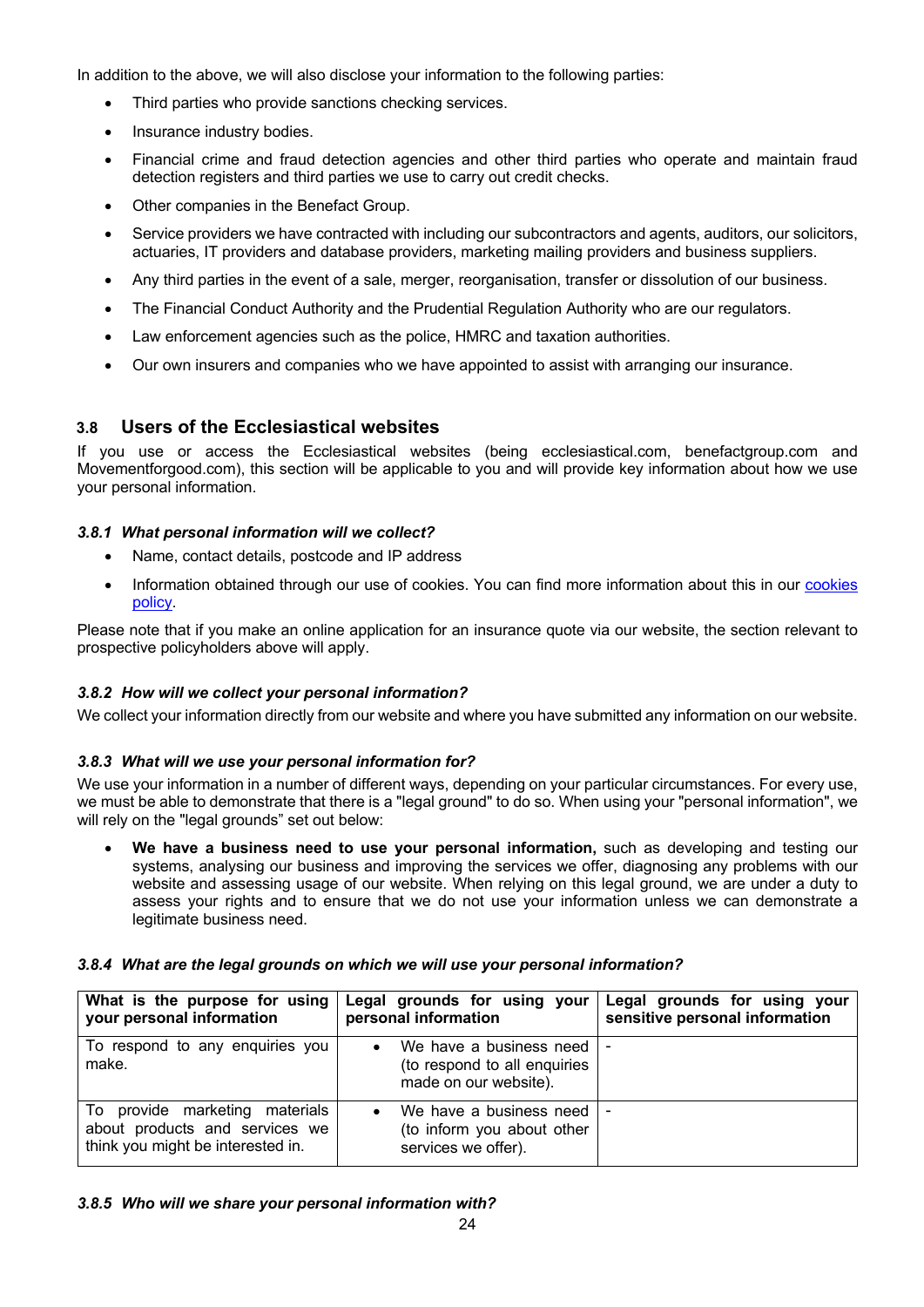We do not share or distribute your personal information other than to the following third parties and only under the limited circumstances we have set out above:

- Other companies in the Benefact Group.
- Service providers we have contracted with relating to the website such as our subcontractors and agents and website providers.

# **What marketing activities do we carry out?**

We may use your personal information to provide you with information about our services or to send you 'Church Matters' newsletters and risk advice notes which may be of interest to you where you are an existing client, policyholder or where you have provided your consent for us to do so.

We are committed to only sending you marketing emails that you have clearly expressed an interest in receiving. If you no longer wish to receive information from us and want to be removed from our standard mailing list you can "unsubscribe" by clicking the link that appears in all such emails or by post using the details set out in section 10. Please note that by stopping these communications you may not hear about a new product or services such as a new mortgage or additions to our insurance that may save you money.

Please note that, even if you opt out of receiving marketing messages, we may still send you communications which are relevant to the type of services we provide you with.

## **Targeted Advertising**

We may use selected advertising channels such as online communities (such as LinkedIn) to display personalised advertisements and information. We may share your personal information with other companies in the Benefact Group, other affiliated companies and third parties (such as those mentioned above) for the purposes described in this section. In order to use your personal information in these ways, we may transfer your personal information overseas, but only where appropriate safeguards are in place to ensure that your personal information is protected (as set out in section 7 of this notice).

**If you have an existing relationship with us,** we may use your personal information to help us display our adverts (including the adverts of other companies in the Benefact Group) to prospective customers who may share similar interests, characteristics or demographics as you. We may share limited personal information about you (such as your email address) with LinkedIn who will use that information to identify others who have similar attributes. This is sometimes known as a "lookalike audience". LinkedIn will then use that lookalike audience to help direct our adverts (including the adverts of other companies in the Benefact Group) to prospective customers who are likely to be interested in them.

**If you do not have an existing relationship with us** and you have been identified by LinkedIn as someone who may be interested in our advertisements (e.g. via a "lookalike" feature as set out above), you may be presented with one of our targeted adverts (including the adverts of other companies in the Benefact Group). We will not be able to identify you unless you choose to interact with our advert by sharing it, commenting on it or reacting to it. Where you do not interact with our advert, any other information which relates to the advert and whether it was displayed to you will be provided to us only in an aggregated form so we will not be able to directly or indirectly identify you as a recipient of the advert.

When carrying out the advertising activities above, we rely on our legitimate business needs (to advertise our services). You can object to any processing which we carry out on this basis by contacting us using the details set out in section 10.

Where we have your consent, we may use advertising cookies as part of our advertising campaigns (see our cookies pol[icy here](https://benefactgroup.com/cookie-policy/) for more detail).

# **Automated Decision-Making**

We make some decisions automatically inputting your personal information into a system and computer and the decision is reached using certain processes and algorithms, rather than our employees making the decisions themselves. This is called 'automated decision making' and we will use this on certain products at the underwriting stage.

We use your personal information (for example address and property details and details of your charitable or commercial activities) to determine your eligibility for particular cover under an insurance policy and your insurance premium. This takes into account whether the risk presented fits our risk appetite, and if so, allows us to calculate the price to be charged.

You have a right not to be subject to the automated decision-making described above and you can contact us, using the details set out in section 10, to request that any declined decision is reconsidered. If you want to opt out of automatic decision-making, let us know, although in some circumstances it may mean we can't offer you a quote or policy as some automated decisions are necessary to provide your insurance policy.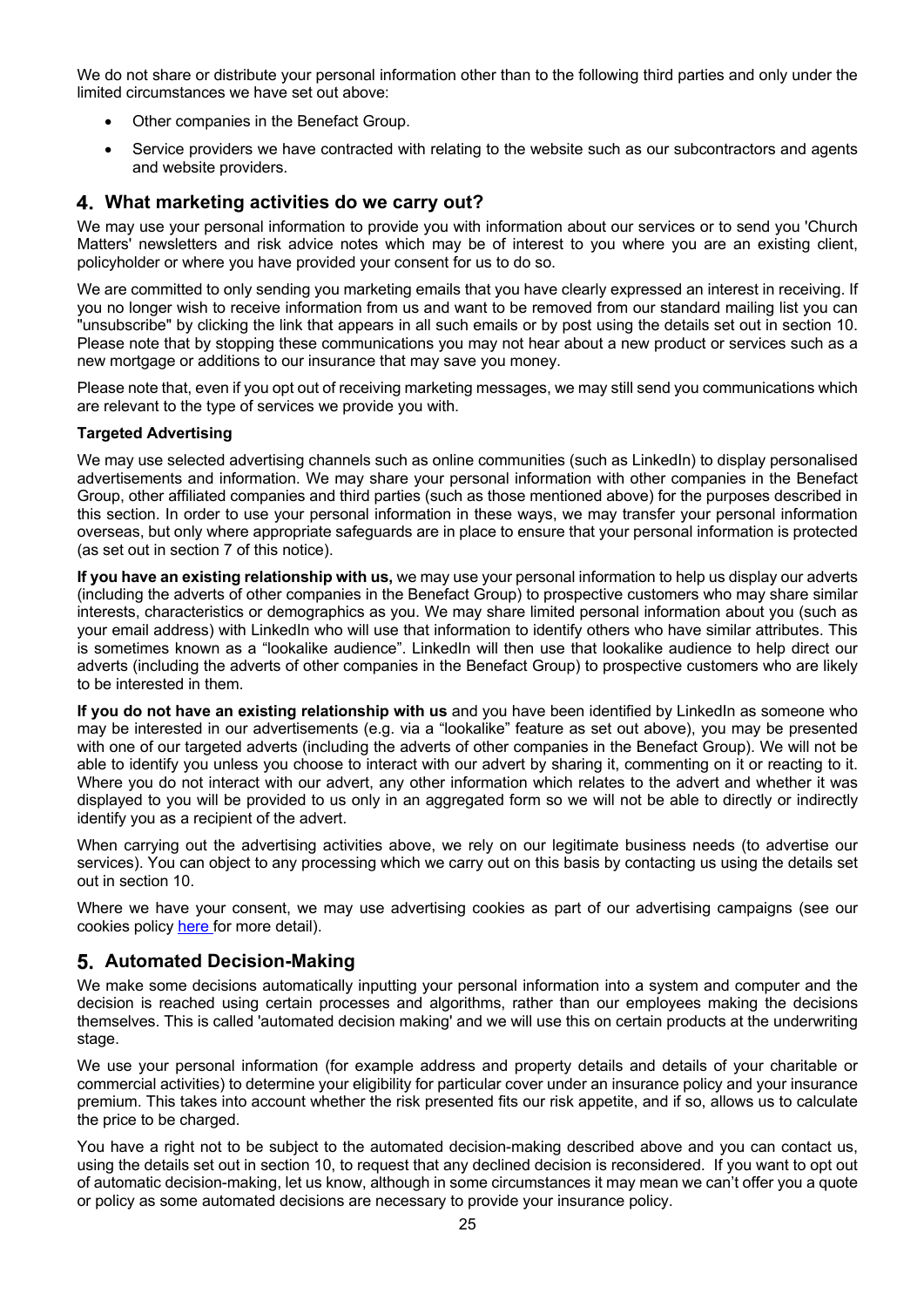# **How long do we keep personal information for?**

We will only keep your personal information for as long as reasonably necessary to fulfil the purposes set out in section 3 above and to comply with our legal and regulatory obligations.

For example, we keep property claim files for at least 6 years, and where long term liability claims may arise, we keep policy information for at least 80 years.

If you would like further information about how long we will keep your personal information for, please contact us using the details set out in section 10.

# **What is our approach to sending your personal information overseas**

There may be some instances where your personal information is transferred outside of the United Kingdom (**UK**) such as when we transfer information to our companies in the Benefact Group or to third party suppliers who are based outside the UK or when third parties who act on our behalf transfer your personal information to countries outside the UK.

Where such a transfer takes place, we will take the appropriate safeguarding measures to ensure that your personal information is adequately protected. We will do so in a number of ways including:

- we will only transfer personal information to countries who have been deemed to provide an adequate level of protection for personal information. You can find out more about th[is here](https://ec.europa.eu/info/law/law-topic/data-protection/international-dimension-data-protection/adequacy-decisions_en)
- in the event a country is not deemed adequate we will enter into data transfer contracts and using specific contractual provisions that have been approved for use in the UK which give personal data the same protection as it has in the UK. For further details se[e here](https://ico.org.uk/for-organisations/guide-to-data-protection/guide-to-the-general-data-protection-regulation-gdpr/international-transfers-after-uk-exit/#adequacy) or

We are also entitled under data protection laws to transfer your personal information to countries outside the United Kingdom in the following circumstances:

- it is necessary for the performance of the contract we have with you; and/or
- it is necessary to protect your vital interests i.e. it is a life or death situation.

Depending on our relationship and your particular circumstances, we might transfer personal information anywhere in the world. A summary of our regular data transfers outside the United Kingdom and the EEA is set out below:

| Country of<br>transfer | <b>Reason for the transfer</b>                                                                                                                                                                                                                                             | Method we use to protect your information                                                                                                                                                                                                                                                 |
|------------------------|----------------------------------------------------------------------------------------------------------------------------------------------------------------------------------------------------------------------------------------------------------------------------|-------------------------------------------------------------------------------------------------------------------------------------------------------------------------------------------------------------------------------------------------------------------------------------------|
| India                  | There are data servers established in India<br>which store your information where you are a<br>financial advice and investment client.                                                                                                                                     | We have entered into standard contractual<br>clauses with the company hosting the data<br>servers in India.                                                                                                                                                                               |
| The<br>Philippines     | One of our claims supply chain partners<br>processes some data in the Philippines.                                                                                                                                                                                         | We have entered into standard contractual<br>clauses with the company and established that<br>appropriate security measures are in place.                                                                                                                                                 |
| Tel Aviv -<br>Israel   | Our insurance and reinsurance processing<br>platform currently under development is<br>provided by a company based in Tel Aviv.                                                                                                                                            | Israel has been deemed to offer an adequate<br>level of data protection.                                                                                                                                                                                                                  |
| Worldwide              | If you have a travel policy with us and you need<br>assistance when you are ill on holiday, we will<br>need to instruct medical experts or other<br>service providers to the country where you are<br>situated to ensure that you receive appropriate<br>medical services. | We will rely on the exemptions under UK data<br>protection laws because it is necessary to<br>transfer your personal information so that we<br>can provide you with medical services under<br>your travel policy or it is a life or death situation<br>and it is in your vital interests. |

If you would like further information regarding our data transfers and the steps we take to safeguard your personal information, please contact us using the details set out in section 10.

# **How do we protect your information?**

We implement and maintain appropriate technical and organisational measures to ensure the ongoing confidentiality, integrity, availability and resilience of processing systems and services. These include but are not limited to the following key activities:

• We adopt a framework of information security controls operating at different levels within the company to restrict access and safeguard systems, in accordance with a 'defence in depth' methodology (which is the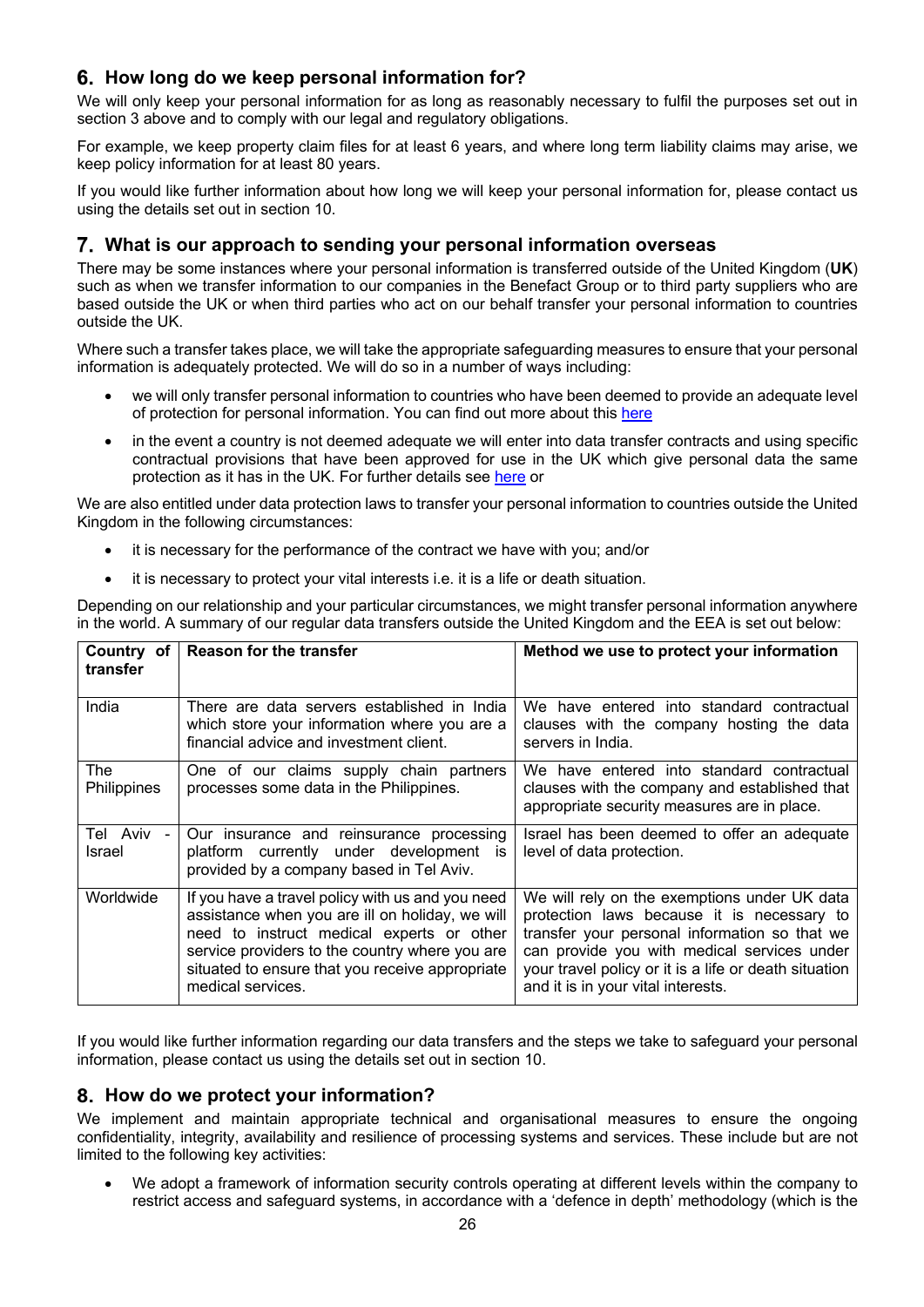coordinated use of multiple security controls to protect the integrity of the information and assets in the company's IT network);

- We have an established, documented information security and data protection policy framework which is regularly reviewed to consider changes in technology, regulations and threats;
- We maintain encryption technologies to encrypt data stored on portable computers and portable media, and ensure security when data is transferred;
- We maintain awareness and education on information security and data protection in all areas of our business;
- We conduct risk based due diligence on our suppliers;
- We operate a programme of testing the effectiveness of our information security measures.

# **Your rights**

You have several data protection rights which entitle you to request information about your personal information, to dictate what we do with it or to stop us using it in certain ways.

If you wish to exercise the rights set out below, please contact us at any time using the details set out in section 10. There will not normally be a charge for this.

We respect your rights in relation to personal information we hold about you, however we cannot always comply with your requests, for example:

- we may not be able to delete your information if we are required by law to keep it for a longer period of time; or
- we may not be able to provide a copy of your personal information if it is subject to legal professional privilege (or in Scotland confidentiality of communications), or consists of the records of our intentions in relation to any negotiations with you if disclosure would be likely to prejudice those negotiations; or
- we may not be able to delete your information if we would not have the necessary information we need to provide insurance cover or pay out on a claim.

However we will always inform you why we cannot comply with your request.

In some circumstances, complying with your request may result in your insurance policy being cancelled or your claim being discontinued.

#### **The right to access your personal information**

You can request a copy of the personal information we hold about you and certain details of how we use it.

Your personal information will normally be provided to you in writing unless you request otherwise or where you have made a request by electronic means such as email, we will provide such information in electronic form where possible.

#### **The right to withdraw your consent**

Where we rely on consent as the legal ground to use your personal information, you are entitled to withdraw that original consent.

Please note that for certain uses of your personal information, we need your consent in order to provide your policy. If you exercise this right and withdraw your consent, we may need to cancel your policy or we may not be able to pay your claim. We will inform you of these consequences when you withdraw your consent.

#### **The right to rectification**

We make reasonable efforts to keep your personal information where necessary up to date, complete and accurate. We encourage you to ensure that your personal information is accurate so please regularly let us know if you believe that the information we hold about you may be inaccurate or not complete. We will correct and amend any such personal information and notify any third party recipients of necessary changes.

#### **The right to restriction of processing**

Subject to the circumstances in which you exercise this right, you can request that we stop using your personal information, such as where you believe that we no longer need to use your personal information.

#### **The right to data portability**

Subject to the circumstances in which you exercise this right, you can request that we port across personal information you have provided to us to a third party in a commonly used and machine-readable format.